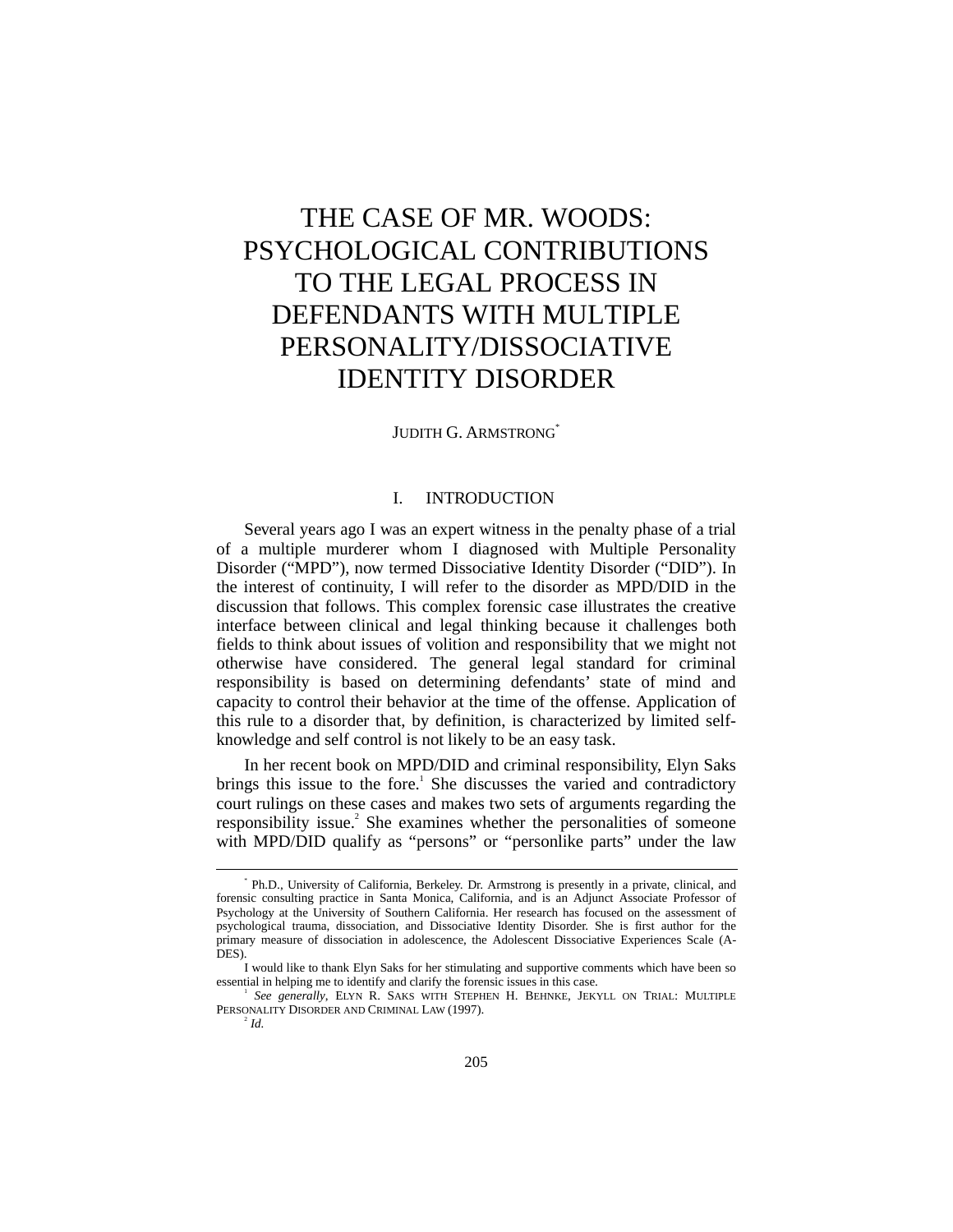and concludes that a case can be made that they do.<sup>3</sup> She also argues that the general lack of self-integration and limited interaction between compartmentalized centers of consciousness characteristic of the disorder constitutes a convincing argument against criminal responsibility in many cases.<sup>4</sup> In contrast, Behnke contends that the alter personalities of MPD/DID are unintegrated aspects of a single person, and therefore, that people with this disorder are legally responsible for their criminal acts.<sup>5</sup> Behnke's reasoning follows that of the noted clinical forensic authority in this area, Dorothy Lewis. Lewis argues that, since alternate personalities are unconscious creations of the mind of a single individual, to accord such personalities the legal status of persons is tantamount to entering into the fantasy life of the disturbed person.<sup>6</sup> Whatever the ultimate decision of the law on this issue, I will argue that as with any disorder, a determination of criminal responsibility in MPD/DID ought to be based on the evaluation of mental condition of the complete person. I will further argue that MPD/DID is an excellent psychological example of the whole being more than the sum of its parts so that the question of criminal responsibility cannot be answered simply on the basis of examination of the person's divided self parts.

My primary purpose in this Article is to describe in detail the full state of mind of the defendant in all its complex and messy clinical reality. This focus on clinical detail follows from my view that the role of the psychological expert witness is not to offer conclusions about legal issues such as criminal responsibility, but to describe the personal nature and diagnostic status of the individual in sufficient detail to aid the finder of fact in making an informed decision.<sup>7</sup> I begin with a brief synopsis of the crime and its background. I follow this with a discussion of my theoretical and diagnostic approach to the case. I then describe my clinical, forensic interview with the defendant. Finally, I discuss a new approach to the issue of responsibility in MPD/DID and outline some ways that clinical experts can aid the law in approaching the legal questions raised by this disorder.

I will refer to the defendant's personalities both by name and as "alters," a term that reflects the clinical view that these entities represent complex altered states of consciousness that are compartmentalized from each other by dissociation. I have changed the names of the defendant and his victims, and greatly condensed the voluminous details of this case,

 $\overline{\phantom{a}}$ <sup>3</sup> *Id.* at 80.

 $^{4}$  *Id.* at 106.

Stephen H. Behnke, *Assessing the Criminal Responsibility of Individuals with Multiple Personality Disorder: Legal Cases, Legal Theory*, 25 J. AM. ACAD. PSYCHIATRY & L. 391 (1997).

<sup>6</sup> Dorothy Otnow Lewis & Jennifier S. Bard, *Multiple Personality and Forensic Issues*, 14 PSYCHIATRIC CLINICS N. AM. 741, 746 (1991).

<sup>7</sup> Steven K. Hoge & Thomas Grisso, *Accuracy and Expert Testimony*, 20 BULL. AM. ACAD. PSYCHIATRY & L. 67, 67–76 (1992).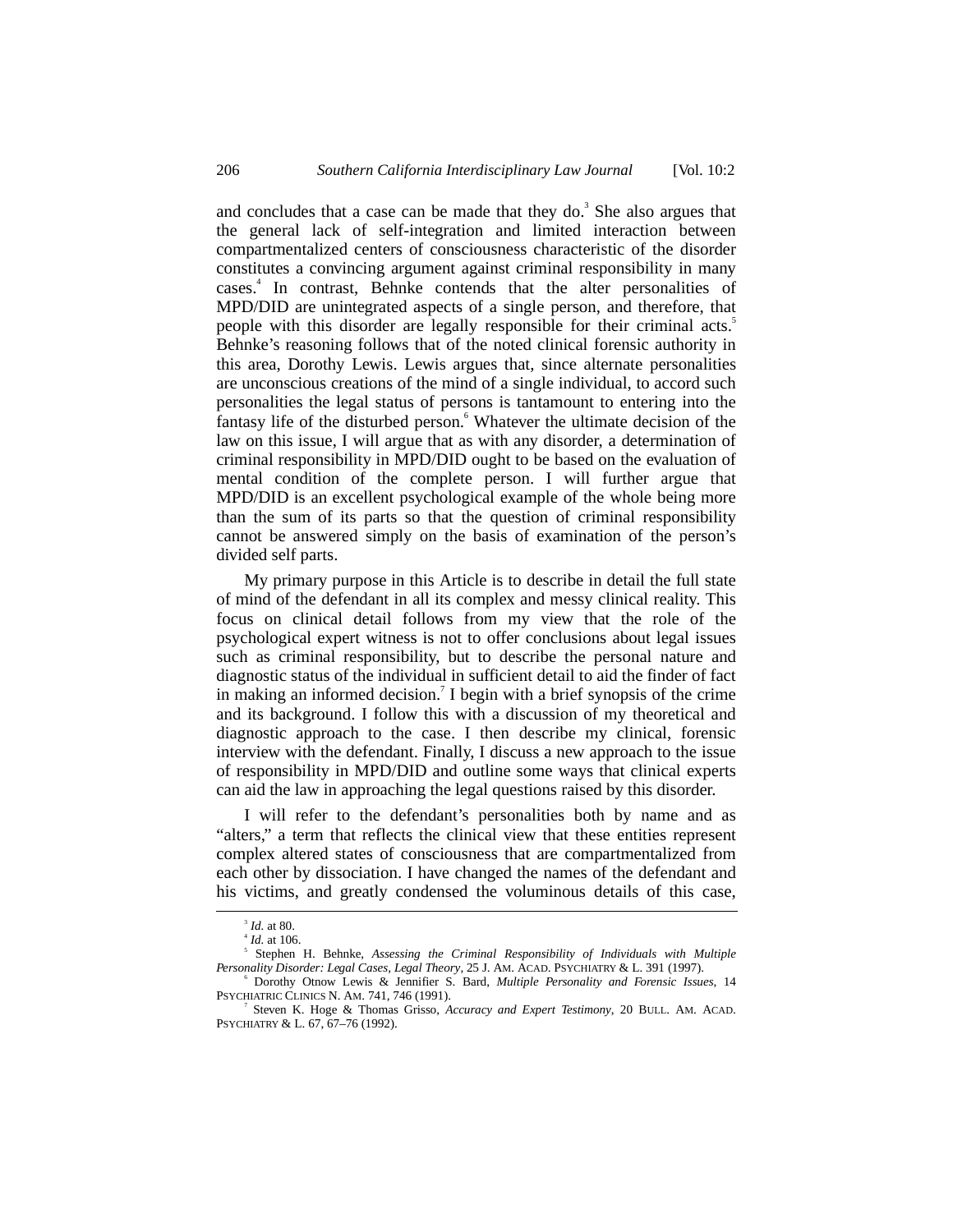while attempting to retain its essential elements. I have also attempted to preserve the natural ambiguity of the data so that readers can pursue their own investigatory avenues on the subject of criminal responsibility. For example, while certain aspects of the murder appear to suggest that the defendant was out of touch with reality, he cleaned the murder scene after the act. He also claimed amnesia for the murder, yet confessed to the crime.

Readers who regard MPD/DID with incredulity should bear in mind that I will discuss issues of malingering and the "reality" of the disorder as it relates to this case. I would warn readers who are simply unfamiliar with MPD/DID that while this unusual disorder often elicits fascination, such an attitude easily becomes a barrier to the logical and objective examination of the clinical and legal questions that need to be addressed. Fascination tends to fade when one can draw a connection between the unique self-expression of the disorder and normal self-experience so that MPD/DID no longer seems a totally alien phenomenon. Frank Putnam's conceptualization of MPD/DID as a developmental outcome of trauma offers a bridge between normal and dissociative self-variability.<sup>8</sup> Most people experience different mood states that cause a certain amount of changeability in their attitudes, self-experience and self-presentation (e.g., as reflected in the commonplace comment, "I am not myself today"). Putnam traces a connection between the rapid mood state changes of young children, which can move from laughter to tantrum in a matter of seconds, and the sudden self state changes of MPD/DID which have been shaped by a chaotically abusive and neglectful upbringing.<sup>9</sup> In both cases, the behavioral transitions are discontinuous and unregulated by an overarching sense of self. If such is the case in MPD/DID, the person's thinking and behavior may not always be subject to conscious reflection and volition. Therein lies the clinical and legal challenge of this disorder.

## II. BACKGROUND DATA

John Woods, a college student, killed his girlfriend, Sally, and her roommate, Polly, after an argument over Sally's unfaithfulness. John and Sally had dated for over a year and had been sexually intimate. She had given him considerable emotional and intellectual support and was apparently the one mutual love experience of his life. Sally was also the only person he had ever told about having "different people" inside him. The killings were bizarre. Sally was violently shaken and then suffocated to death when her underpants were stuffed into her mouth. Polly, who arrived shortly after the murder, was stabbed numerous times. John then cleaned

 $\overline{\phantom{a}}$ FRANK W. PUTNAM, DISSOCIATION IN CHILDREN AND ADOLESCENTS: A DEVELOPMENTAL PERSPECTIVE 180-98 (1997).

*Id.* at 151–79.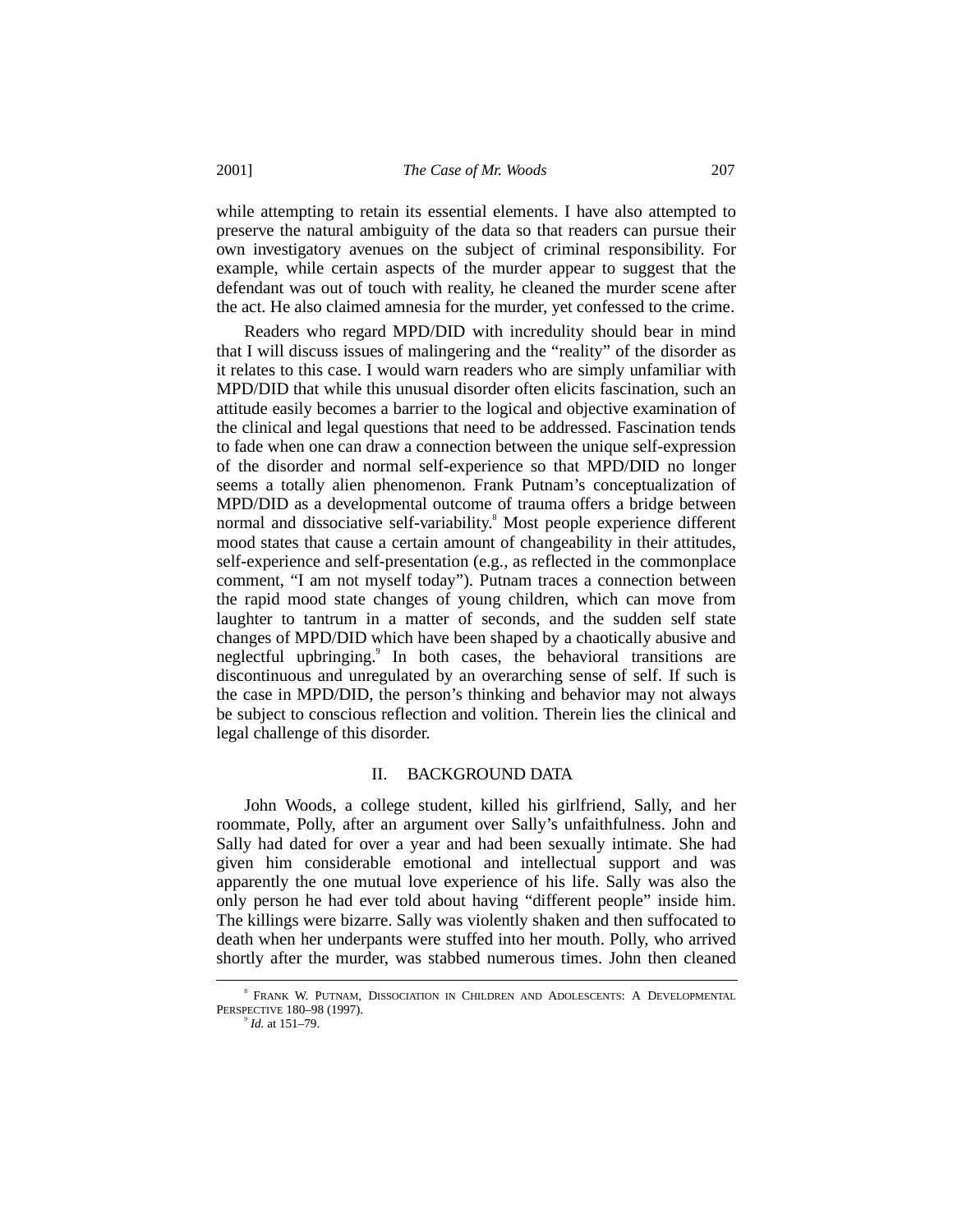the room and left town for several days. Phone records indicate that, during that time, he called newspapers and funeral homes to check on whether Sally was dead. The police picked him up when he returned to town. At first, he denied the crime. After several days and a long session of nonrecorded questioning, he confessed. He was viewed as a poor historian for many details of the murder as well as for his personal history.

While awaiting trial, John was given an extensive battery of psychological tests by an experienced neuropsychologist hired by the defense. He tested as severely limited and confused on intellectual measures. His personality tests reflected a psychotic level of functioning including severe formal thought disorder, delusional thinking, highly distorted reality testing, and great emotional variability. The tests also gave evidence of the psychological strengths that are often preserved in people who are able to encapsulate traumatic experiences into dissociative selfcompartments.<sup>10</sup> For example, he showed a capacity for empathy and interpersonal connectedness as well as a rich fantasy life on these measures that was not consistent with either a typical psychotic process or an antisocial personality disorder. In a later discussion I had with the assessing psychologist, she explained that, during the personality testing, she had felt a sudden change in the quality of Mr. Woods' relatedness to her that made the hair on the back of her neck stand on end. She perceived an emergence from him of an immense neediness and something else that was frightening. At the same time, he seemed to become increasingly disorganized. Feeling that he was falling apart before her eyes, she cut the test session short and immediately referred him for a medical evaluation. She concluded that, in view of the cognitive distortions and emotional variability seen on his tests, the most likely diagnoses were bipolar or schizoaffective disorder.

The diagnostic picture that emerged over time was both complex and contradictory. Mr. Woods received different diagnoses from the mental health professionals who evaluated him. Six months after his testing he had a psychotic break characterized by paranoid delusions. Some time later, his treating psychiatrist, who had never before seen a patient with MPD/DID, found that Mr. Woods suddenly began to respond to him in a different manner and to refer to himself by another name. Another psychiatrist was called in for consultation. The consultant gave Mr. Woods the Structured Clinical Interview for DSM-IV Dissociative Disorders––Revised

<sup>&</sup>lt;sup>10</sup> Judith G. Armstrong & Richard J. Loewenstein, *Characteristics of Patients with Multiple Personality and Dissociative Disorders on Psychological Testing*, 178 J. NERVOUS & MENTAL DISEASE 448, 448–54 (1990). *See, e.g.*, Joe C. Scroppo, Sanford L. Drob, Joel L. Weinberger, & Paula Eagle, *Identifying Dissociative Identity Disorder: A Self-Report and Projective Study*, 107 J. ABNORMAL PSYCHOL. 272 (1998).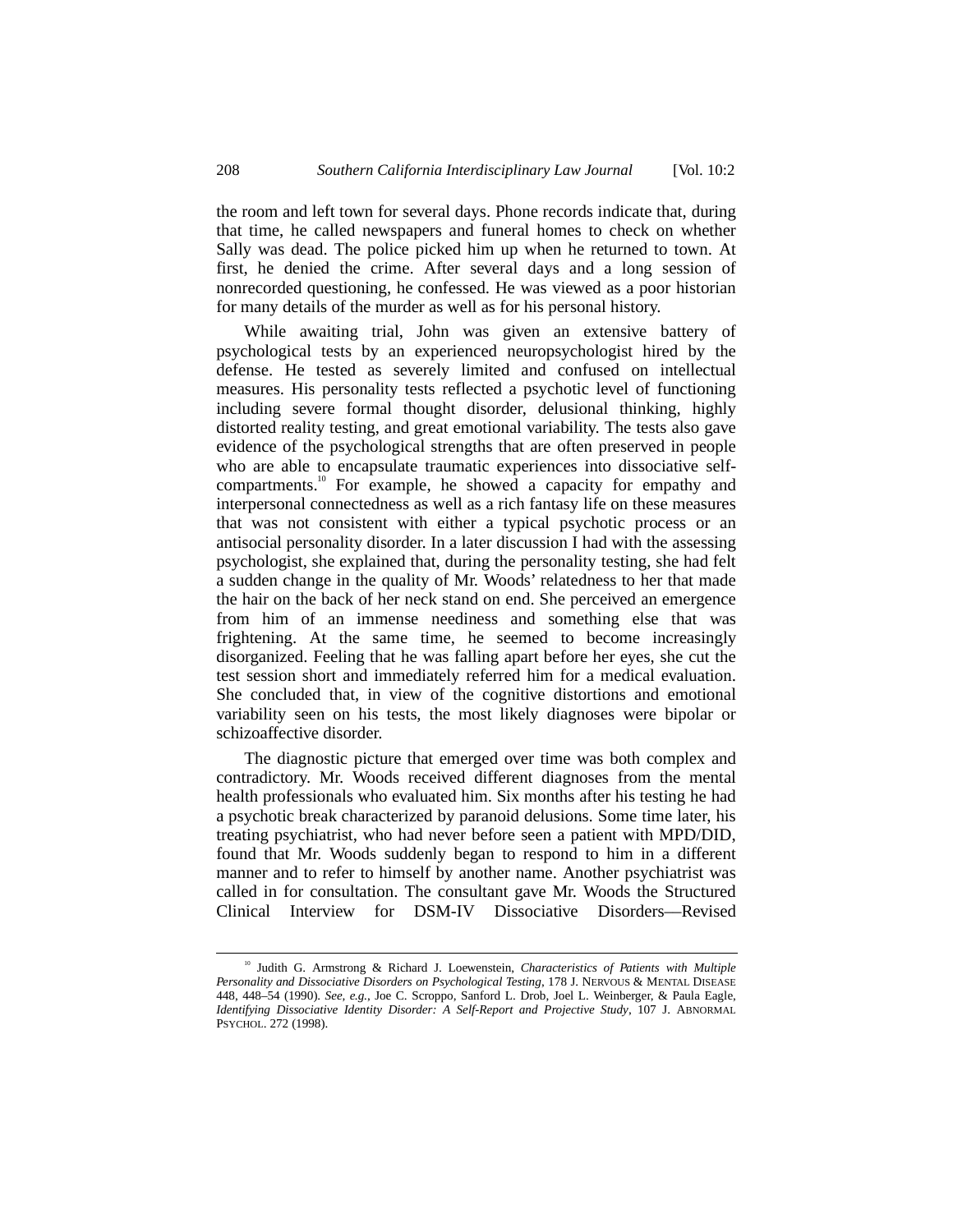$(SCID-D-R)^{11}$  which was positive for MPD/DID. Three alters presented over time. John, the "host" alter, appeared as friendly, depressed, and amnestic for much of his present and past behavior. An adolescent-like alter, Donnie, was appealing, intellectually curious, and naive. The alter, Ron, was aggressive and verbally limited. He had presented first to the diagnosing psychiatrist and admitted to having attacked Sally and Polly. Later in that interview, however, he gave Sally's social security number to the psychiatrist and ordered him to use it to find her. Ron interpreted all subsequent interventions by the psychiatrist to bring some reality to this request as an effort to refuse the task of bringing Sally back to him.

The diagnosis of a controversial disorder such as MPD/DID is always a complex process. This is especially true in forensic settings, where the possibility of considerable secondary gain arises from the diagnosis. On the other hand, forensic settings have the benefit of affording access to a variety of records that can provide objective evidence of the pre-crime existence of the disorder. Such independent data may well be the most effective way to rule out malingering.<sup>12</sup> As noted earlier, theoretically speaking, MPD/DID is considered to be a developmental posttraumatic disorder of the self. Therefore, one should look for evidence of severe abuse and dissociation in the childhood records of such adults. Social service, school, and early medical records, as well as interviews with people who have observed the person's behavior over time, are especially valuable in documenting the pre-crime intellectual variability, rapid personality shifts, trance states, and amnesia consistent with prior MPD/DID. In a study of a number of murderers later diagnosed with MPD/DID, the link between childhood trauma and dissociative symptoms was corroborated with independent evidence.<sup>13</sup>

I will not go into details of the childhood records and interviews collected on Mr. Woods by a private investigator and a developmental psychologist who documented his extensive physical and sexual abuse and neglect. Using these records, I was able to establish childhood symptoms of dissociation by applying Putnam's Child Dissociative Checklist to the records.<sup>14</sup> One striking illustration which can serve as an exemplar came from Mr. Woods' school records. It was a request for a psychological evaluation by his second grade teacher that read in part:

<sup>&</sup>lt;sup>11</sup> MARLENE STEINBERG, STRUCTURED CLINICAL INTERVIEW FOR DSM-IV DISSOCIATIVE DISORDERS––REVISED (SCID-D-R) (1994).

<sup>12</sup> Landy F. Sparr, *Mental Defenses and Posttraumatic Stress Disorder: Assessment of Criminal Intent*, 9 J. TRAUMATIC STRESS 405, 418–21 (1996).<br><sup>13</sup> Dorothy O. Lewis, Catherine A. Yeager, Yael Swica, Jonathan H. Pincus, & Melvin Lewis,

*Objective Documentation of Child Abuse and Dissociation in 12 Murderers with Dissociative Identity Disorder*, 154 AM. J. PSYCHIATRY 1703 (1997).

<sup>&</sup>lt;sup>14</sup> Frank W. Putnam, Karin Helmers, & Penelope K. Trickett, *Development, Reliability, and Validity of a Child Dissociation Scale*, 17 CHILD ABUSE & NEGLECT 731 app. (1993).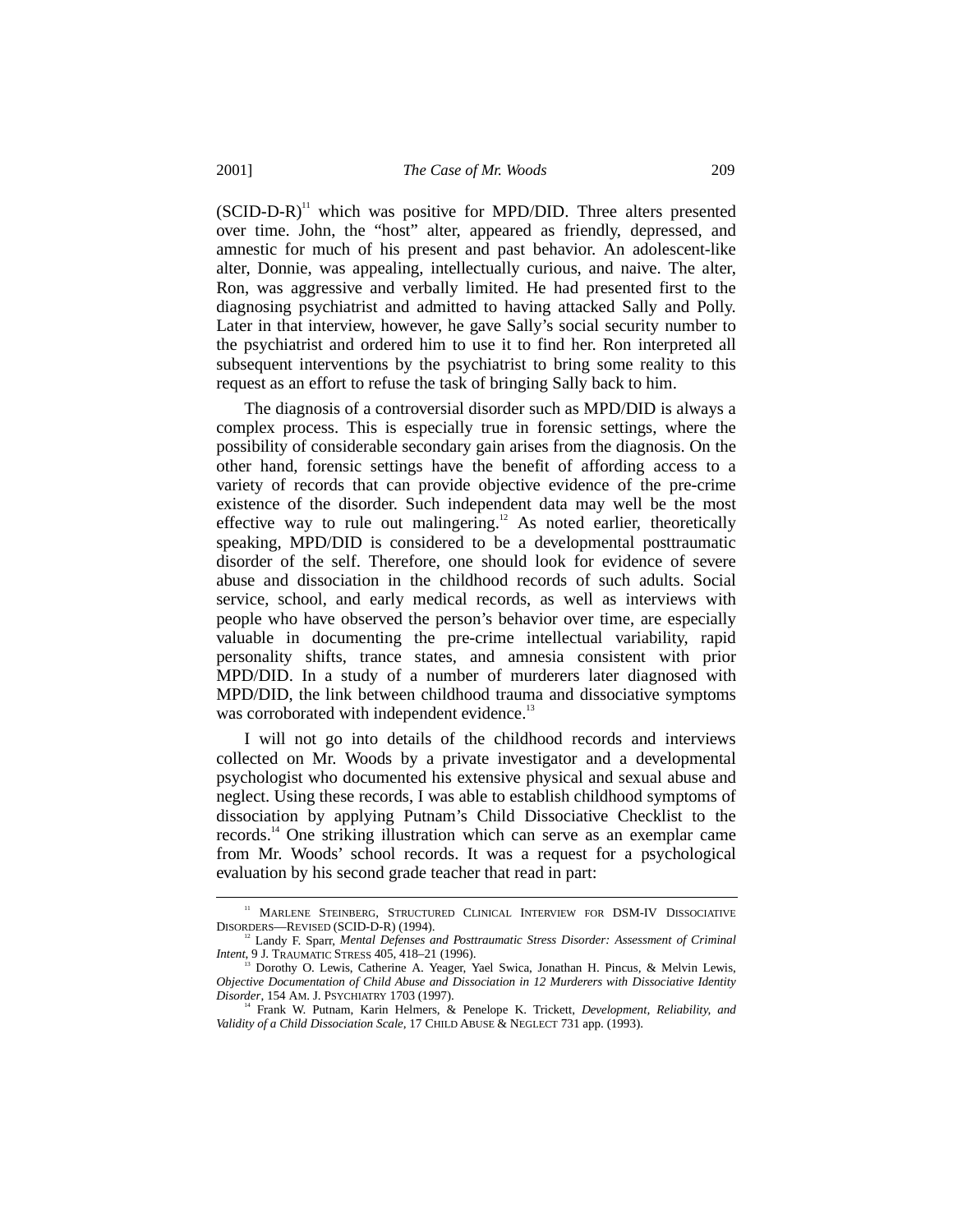This child has a complete change of personality from time to time . . . he is extremely angry and minutes later so agreeable that it is unreal . . . at times he acts like he has no idea what is happening and his speech is inaudible . . . when he snaps out of this, he responds well and speaks in a normal tone.<sup>15</sup>

## III. SOME THEORETICAL PRINCIPLES

Before moving to the interview with Mr. Woods, I will briefly discuss some principles that guided my approach to this task. The ideas presented in this Part express the influence of Saks' view of criminal responsibility viewed through the lens of my own theoretical and clinical perspective on MPD/DID.

To use Saks' terminology in response to the question of whether people with MPD/DID consist of different persons, or a single person, or many, interacting personlike parts, my answer is: "yes." That is, I understand this disorder as existing simultaneously on three levels of reality.<sup>16</sup> To draw an analogy from physics, depending on the level of analysis one uses, the self of the multiple is as divided and discrete as a light particle, or as continuous and connected as a light wave.

The first of these simultaneous levels corresponds to the phenomenological experience of the alters and concrete behavior. At this level, MPD/DID consists of separate persons or personlike parts, each of whom has a distinctive set of memories, skills, emotional expressiveness and manner of relating. The *Diagnostic and Statistical Manual of Mental Disorders—DSM-IV*, 17 which focuses on self-reported symptoms and external behavior, works at this first level of understanding. These expressions of MPD/DID will be apparent in Mr. Wood's interview and are central to the task of evaluating him for diagnosis and malingering.

The second level of understanding corresponds to the perception of the experienced clinical observer of MPD/DID as well as to conventional reality. At this level, this is a disorder of a single person. The patient's selfmultiplicity derives from an underlying defensive process: a nonconscious, nonvolitional, and ultimately unsuccessful, effort to master painful experiences by dividing them into memory compartments. Much of the modern treatment of MPD/DID works at this second level, focusing on modifying the dissociative processes that underlie the patient's tendency to

<sup>&</sup>lt;sup>15</sup> Request for Psychological Evaluation (on file with author).

<sup>&</sup>lt;sup>16</sup> Judith Armstrong, *Keeping One's Balance in a Moving System: The Effects of the Multiple Personality Disordered Patient on the Cognitive Development of the Therapist*, *in* BRIDGING PARADIGMS: POSITIVE DEVELOPMENT IN ADULTHOOD AND COGNITIVE AGING 11, 14–15 (J.D. Sinnott & J.C. Cavanaugh eds., 1991).

AM. PSYCHIATRIC ASS'N, DIAGNOSTIC AND STATISTICAL MANUAL OF MENTAL DISORDERS––DSM-IV (4th ed. 1994).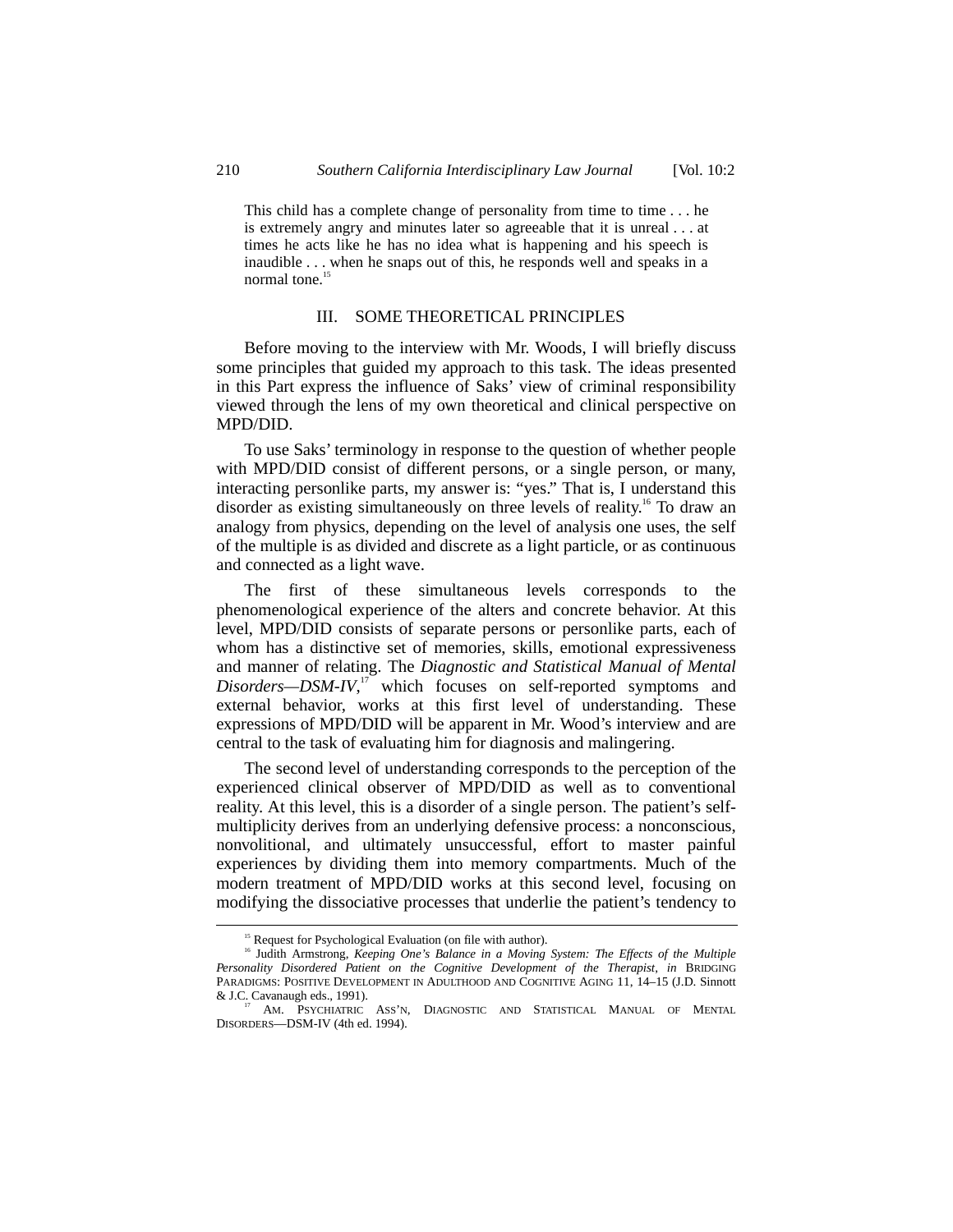2001] *The Case of Mr. Woods* 211

cope with stress by switching to alternative states of awareness.<sup>18</sup> Experimental studies of the memory of patients with MPD/DID support this second level understanding. Such studies have documented compartmentalization of memory between alters. They have also shown, however, that as with most unworkable defenses, inter-alter amnesia for information is rarely complete. Thus, some transfer of learning does occur across dissociative barriers.19 One major forensic implication of this second level of understanding of the disorder is that the argument for nonresponsibility in MPD/DID on the basis of total amnesia for a crime is rarely supportable. On the other hand, as will be seen with Mr. Woods, information that leaks across dissociative barriers may not be usable. It may be experienced by the person as jumbled, unreal, or otherwise unbelievable. To complicate the picture even more, leakage of behavior across alters' states can lead to "passive influence" experiences wherein the dissociating person experiences their body as controlled against their will.<sup>20</sup> The second level of understanding directs us to examine the quality of shared information and behavioral control that Mr. Woods experienced immediately before and during the crime. This level also alerts us to the possibility that, even if he truly has MPD/DID, he might be deluding himself or consciously lying about the degree of his amnesia and dyscontrol at the time of the crime, so that we must question him in an active fashion to get at this important information.

The research data on inter-alter sharing of information brings us to the third and deepest level of understanding MPD/DID. According to this level, beneath the apparent chaos of changeable selves and chronic dissociation lies an atypical self-system that operates according to rules that help us to understand the whole person. Usually, it is only in late adolescence that people with MPD/DID recognize that other people do not "overhear" internal conversations as they do, or access memories from a complicated and unpredictable internal filing system, or spend time with imaginary companions who seem real.<sup>21</sup> This third level, in directing us to examine the defects in underlying self-structure and functioning in MPD/DID, is the level that Saks' work inspires me to explore as essential to evaluating criminal responsibility. In terms of this perspective, Mr. Woods' damaged

<sup>&</sup>lt;sup>18</sup> Stephen S. Marmer, *An Outline for Psychoanalytic Treatment*, *in* TREATING DISSOCIATIVE IDENTITY DISORDER 183, 196–218 (I.D. Yalom & J.L. Spira eds., 1996); Frank W. Putnam & Richard J. Loewenstein, *Dissociative Identity Disorder*, *in* COMPREHENSIVE TEXTBOOK OF PSYCHIATRY 1559–63 (V.A. Sadack & B.J. Sadock eds., 7th ed. 2000).

<sup>19</sup> Eric Eich, Richard J. Loewenstein, & Patrice H. Dihle, *Memory, Amnesia and Dissociative Identity Disorder*, 8 PSYCHOL. SCI. 417, 421 (1997); Mary Jo Nissen, James L. Ross, Daniel B. Willingham, Thomas B. Mackenzie, & Daniel L. Schacter, *Memory and Awareness in a Patient with*

Richard P. Kluft, *The Natural History of Multiple Personality Disorder*, *in* CHILDHOOD ANTECEDENTS OF MULTIPLE PERSONALITY 197–238 (R.P. Kluft ed., 1985). 21 PUTNAM, *supra* note 8, at 80–84.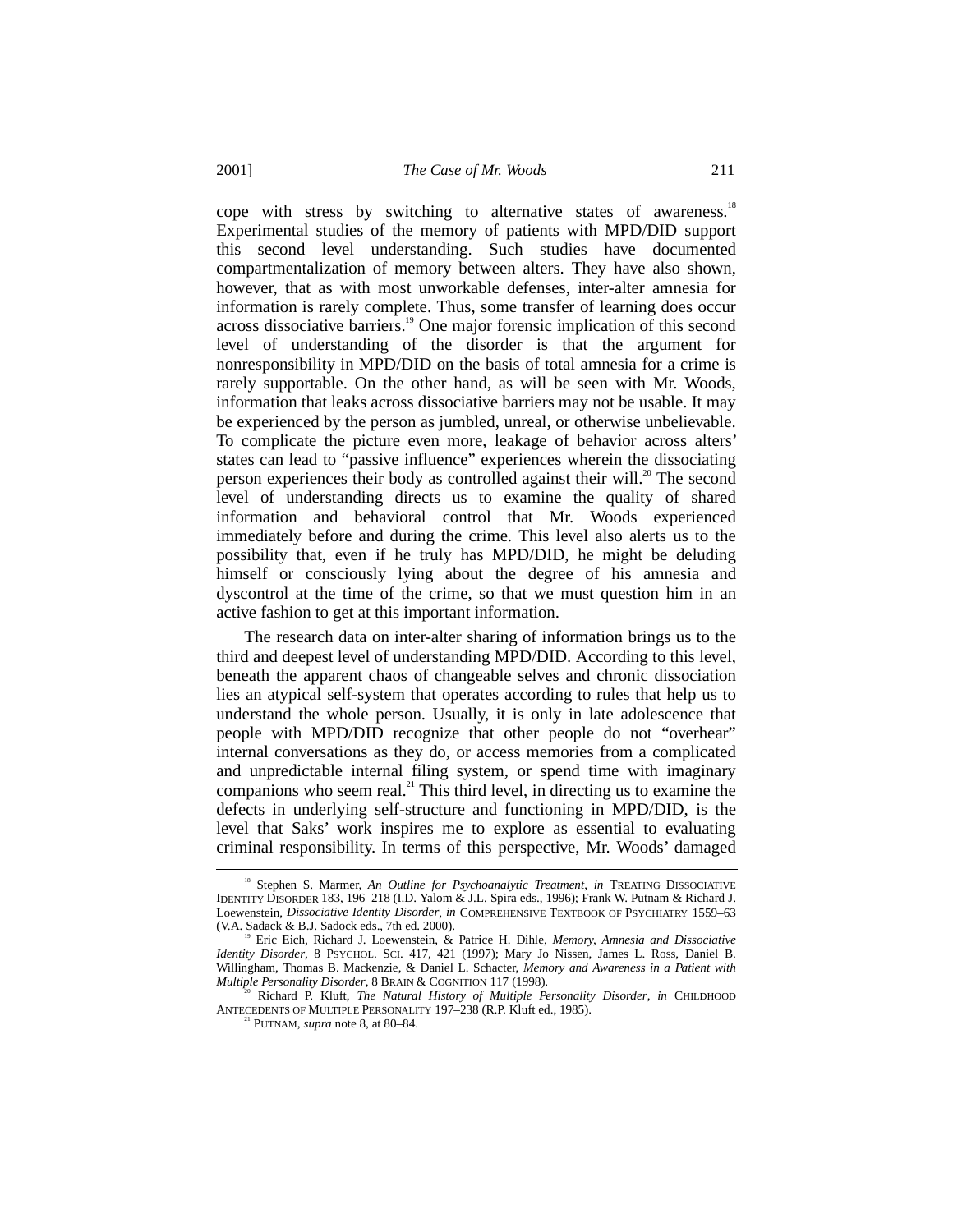self needs to be assessed in terms of its effects on capacities such as his overall ability to apprehend reality and to control his acts. As Lewis and Bard, and Steinberg, Bancroft, and Buchanan have cogently noted, diagnosing MPD/DID is only the first step in determining criminal responsibility. $22$ 

#### IV. THE INTERVIEW

I met with Mr. Woods alone, in a locked room in the jail. For my own sense of safety, he was shackled throughout the interview. I did not hypnotize him. He agreed to have the interview taped. I directly quote some of his phrases to help the reader gain a sense of his thinking style.

The first alter to give me his account of the crime and its background called himself, "Ron." He sat with his muscular shoulders hunched in a manner that made him appear menacing. His voice was flat, unemotional, and authoritative. His grammar and vocabulary were simple. He shrugged off all of my attempts at empathy. He appeared excited, however, about showing me that his knowledge and understanding of things was superior to mine. I found that this attitude made him quite open to talking about the murders since he wished to explain things to me in order to convince me of the correctness of his actions. Ron indicated that he was always aware of what was going on; and later in the interview, he told me that he had heard all of my conversations with the alter personalities, "John" and "Donnie." Ron described himself as someone who "takes all the garbage" for John. He said that he loves John "like a brother" because John needs him. He reported that unlike John, he is strong and feels no pain. He said that he bore all the childhood troubles such as being shaken, beaten with thorned branches by his parents to get the devil out of him, and anally penetrated by his male babysitter with the threat that if he ever told anyone about it, he would never see his mother again. Ron explained that he sees himself as different from John and Donnie, both of whom like people. He does not like to be around people since "they turn evil." Ron explained that it is the devil that makes people change in this way. He said that while he loved Sally, he was waiting for her to turn evil. He was especially suspicious of her "after she got our blueprint," by which he meant, "after John told her about the existence of Ron and Donnie." Ron said that Sally turned evil a year earlier, while he was briefly in jail for stealing presents for her. During this separation Sally began going out with other men. Ron said that although she used to be nice, she "made the devil take her over" because she was "weak." When that happened, she had "no shame and no limits"

 <sup>22</sup> Lewis & Bard, *supra* note 6, at 742. *See* Marlene Steinberg, Jean Bancroft, & Josephine Buchanan, *Multiple Personality Disorder in Criminal Law*, 21 BULL. AM. ACAD. PSYCHIATRY & L. 345 (1993).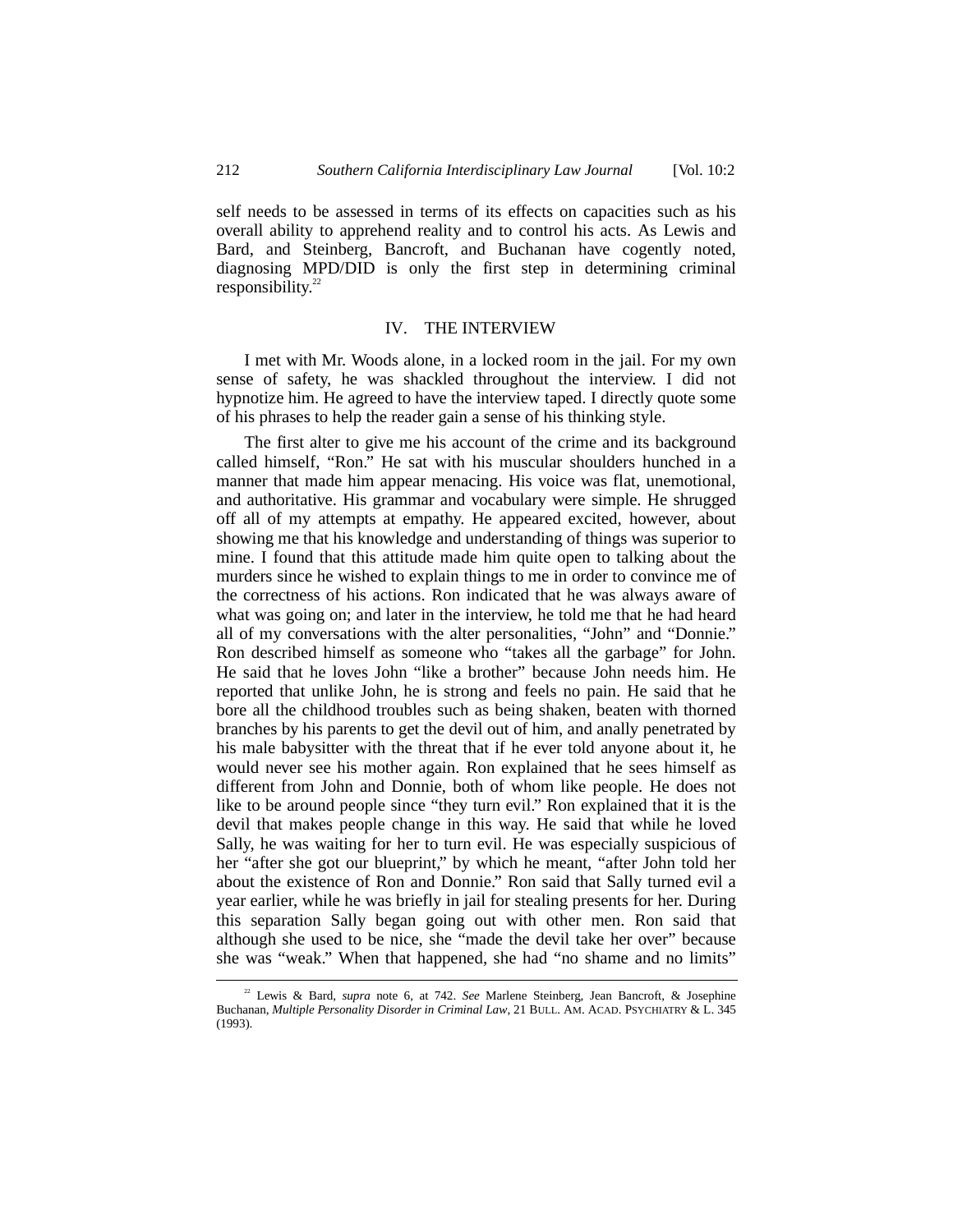because "evil can't talk right and do right." Ron also told me he thinks that knowing about their blueprint helped Sally to turn evil because she used the blueprint to hurt them.

Ron indicated that, on the day of the murder, he saw a suspicious footprint in Sally's carpet that made him think she was seeing another man. He heard John ask about this, and Sally replied that she would sleep with whomever she wanted and that he would have to accept it because she didn't care how he felt. Moreover, she didn't like the fact that he (John) changed "in a second" all the time, that his moods "changed out of the blue," and that he "caused confusion." Ron described Sally as having said these things to John in a calm, emotionless voice that he believed was "cool and evil." After this exchange between John and Sally, Ron saw John "die." He believes that Sally had "killed" John by the things she said to him. He explained that he could see that John was dead because he had become all "hollow . . . everything was out of him; there was nothing there, just a shell." Ron had never seen this happen before, and he felt that he had to try to bring John "back." Meanwhile, he also knew that Sally was "far away" from them with the devil, and he had to bring her back, too. In order to accomplish this, he had to "loose the evilness from her and stop the words from coming out." He felt that if Sally spoke any more, she would not only have killed John, she would have "taken him with her." It was to this end that he stuffed Sally's underpants into her mouth, since that was where the evil was coming from. He also shook her to bring her to where they were.

Ron told me that since John was not around at that time, he had "nothing to say, he had been completely taken out of the picture." He told me that Donnie also didn't have anything to say about what he, Ron, was doing because Donnie "is a coward" and he was "too afraid." Ron further explained that since John was dead and Donnie was in a corner, "cowering," he, Ron, had to handle the situation himself.

Ron said that after he had finished shaking Sally, he could see that she was happy. He explained that he could tell this because her face had become calm. He thought she was happy because she was coming to them and because she didn't want to be there with the devil. He thought Sally was basically "not evil . . . and beautiful," and that they would always take her side. She had just "got taken over."

Ron said he felt weak because of his efforts at bringing John back from the dead and Sally back from the devil. As a result, he "lost" Sally just as she was "on the path" coming towards them. He concludes that this is why she isn't with them now. He felt weak for a long time and he thinks that "everybody" (Ron, John, and Donnie) was in a state of confusion for some time afterwards. Ron is aware that other people believe that Sally is dead,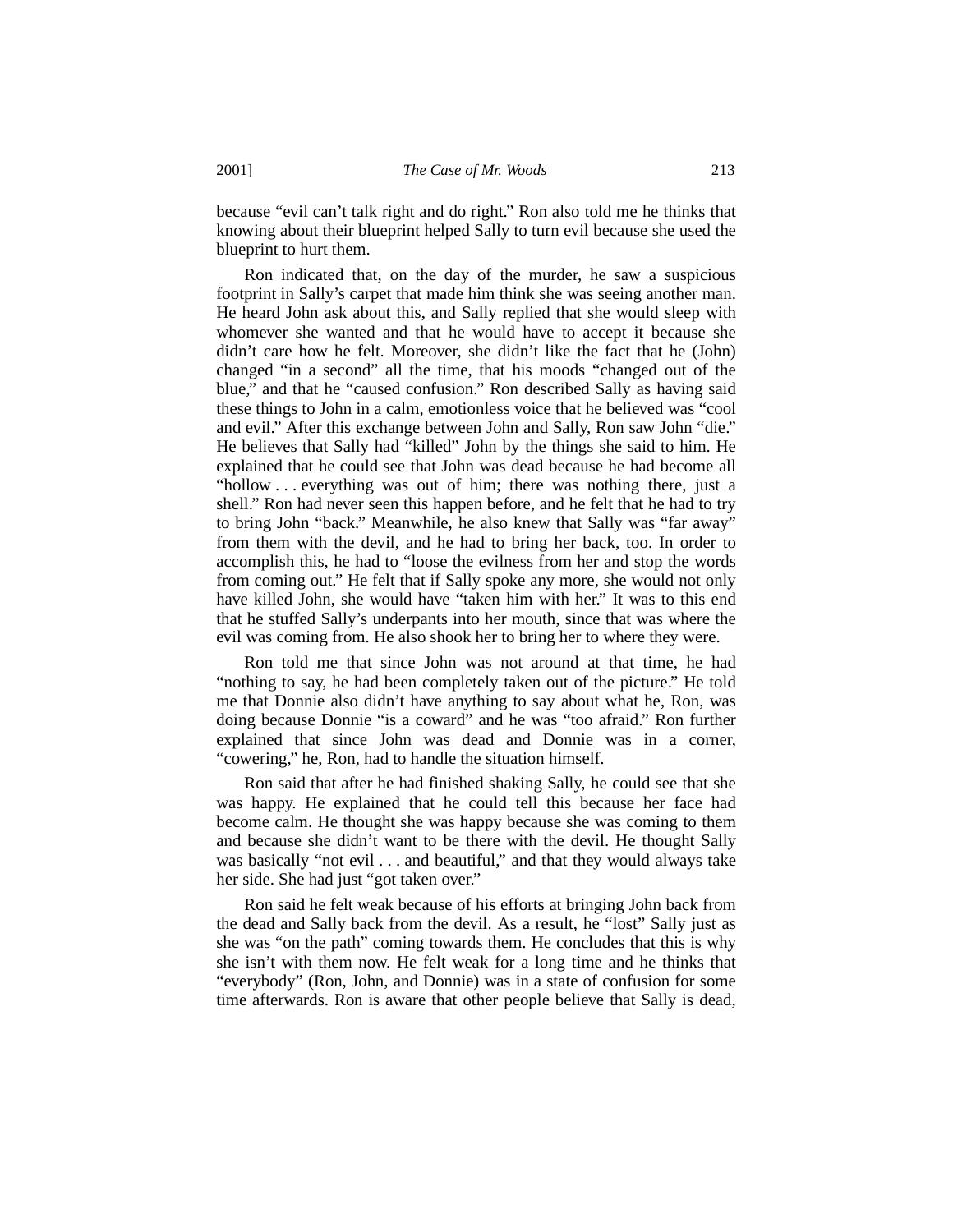but he explained to me that he knows this isn't true because if she were dead, he could feel it.

When I asked Ron about the murder of Polly, he told me that after she jumped on his back and started "snatching and grabbing" at him, he could see the evil in her eyes because they had a "red dot" in them; it was then that he knew that the devil had gotten into her, too. He explained that although he did not know Polly, he did her a "favor" and "brought her to where we were" by "hitting" her with a knife that he found in his pocket. He explained that this was a good way of beating the devil out because it "helps it to leave faster." Ron smiled tenderly and added that this was the first time he had ever gotten to help somebody.

Ron believes that John told the police "too much" during his confession because he wanted the police to like him. Nonetheless, he "helped John out" because he could see that this was making him feel good.

He is now concerned because John has not fully recovered from his death and is no longer the same. He explained that, at night, he helps John by taking him on trips to the mountain and such. When I asked if these were real trips or imaginary ones, Ron told me that they were "the real mountains, they come out real good."

The second alter to give me his account of the murder was Donnie. He sat in an upright posture, and a smile often played across his face. His affect was bright and nonserious. He laughed and giggled when I misunderstood him. His thinking was childlike in its concreteness and rigidity. For example, he said he didn't believe in imagining, and so he consistently refused to answer any of my questions about what he would have done differently in situations, since these were "wishes." It is this subtle consistency that is so difficult to maintain when malingerers pretend to have MPD.

Donnie indicated that he knew who I was because "that information got passed around." He described himself to me as someone who likes to watch people, be nice to people, and go to school.

Donnie told me that he was watching throughout most of the attack. He, too, believed that John was dead because there was "nothing inside of him." He explained that he was "sad" about what was happening to Sally and Polly, but that he couldn't do anything. He wanted to ask Ron why this was happening, and why he was so upset, but Ron wouldn't talk to him. Although he was watching, Donnie said that he was unable to describe much of what had happened because he was too scared to think. He felt as if he were back in his childhood, where everything was "wild and confused" and he had "wanted to leave but . . . was trapped."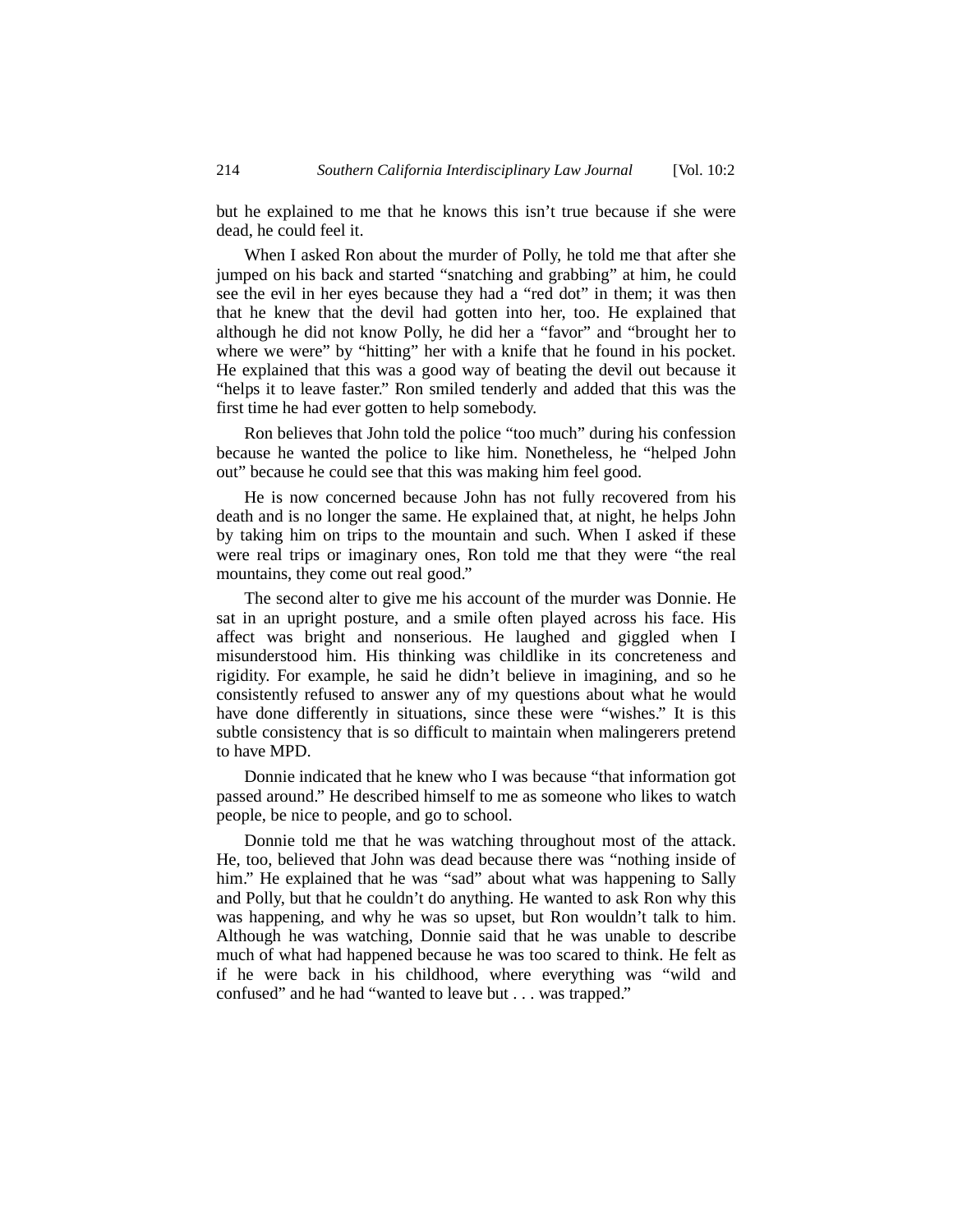#### 2001] *The Case of Mr. Woods* 215

When I asked Donnie if he had tried to stop Ron, he laughed and said, "My arms are too short to box with God." He explained that he is not allowed to change things; that all he can do is stay in the background, and things will be over sooner or later. He told me that recently he tried to change the way that Ron and John view him. He jumped off a high balcony in the prison hall in order to prove his bravery by showing them that he could fly. While he did get injured, he thinks that Ron and John respect him a little more since he had done this. Donnie's explanation of this effort to change the internal balance of power made sense of what had otherwise been an inexplicable suicide attempt.

Regarding the question of whether or not Sally is dead, he said, "We all have questions; we don't know what happened." Nevertheless, he has concluded that Ron is probably right about her not being dead because "Ron is usually right."

The last alter I spoke to about the murder was John. He had an excellent vocabulary and related to me in a dependent manner, often asking me to repeat my questions (an example of the ongoing amnesia typical of MPD/DID). He complained that he doesn't get any "forewarning" when Ron is going to take over. Since he doesn't remember things that happen when he "leaves" he assumes that everyone else always knows more about him than he does. He also told me he feels helpless and useless because he doesn't have "real memories." He explained that he remembers the incident with Sally as he remembers most things, in pieces of pictures, without the smells, feelings, dates, and times that go along with knowing he has really experienced something. His memory of the murder feels like a "hazy dream," a "cocoon" that he can watch from a safe distance, as he used to do when he was being abused as a child. John told me the last thing he clearly remembered of the murder scene was looking at the footprint in Sally's carpet. Right after that, he felt like he was "moving somewhere and . . . couldn't stop it, like a tunnel or an escalator." He remembers looking at Sally's clock and thinking that it was "reinforcing the feeling [he] was having of moving." He then felt like he needed to look in the mirror to determine if he had become a ghost. He could not see his reflection at first, then he closed his eyes, and when he opened them, saw someone he "did and didn't" recognize. He suddenly felt he had a "power and control of myself and outside of myself." He said that he was struggling at that point to make sense of things, but words and questions just kept "coming faster and faster." He was aware of Sally "looking at me weird . . . aloof and distant," telling him to shut up. John indicated that he could remember "continuing to say things" but that this remembering felt like "watching a movie from both sides of the screen." Then, "everything happened . . . somewhere in that time frame I kinda lost myself . . . feelings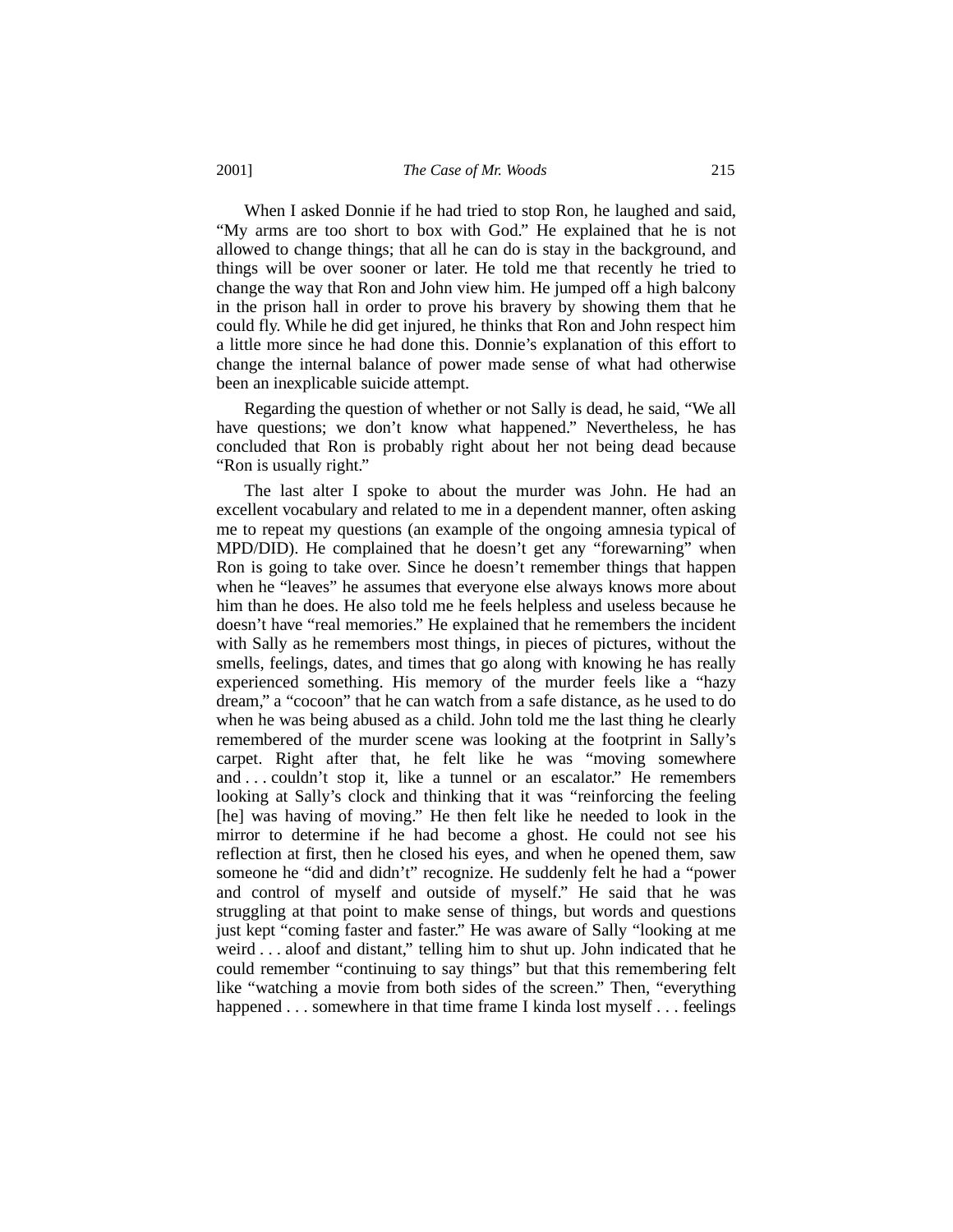and explanations were absent . . . I saw actions, movements, words, and things about evilness and help, bits and pieces of a picture that fade in and out."

The next thing he knew he was in Sally's room, feeling like a "prehuman" struggling with the danger around him, with "no brain, just moving." He knew that Ron was on the scene, but he was unable to "put together what [he] might have been thinking." He told me that at that point he knew he didn't want to be a part of what was happening but that he couldn't see what was happening. He remembers "tripping over a bag" that he was holding, and realizing that his knee was bleeding, and thinking that if he put a bandage on, he would "defeat" himself.

John said that he later saw pictures of the experience in his head, and he felt a sense of pain and loneliness, not knowing if the pictures were true. He had made a decision to get out of the state, to get away from places he and Sally had been, but he found that "everything was there, and she wasn't, and there was no explanation." "Everybody" was wondering if the police were correct in saying that she was dead.

John explained that he still doesn't know whether or not to believe that Sally is dead. When he is talking with the doctors, he feels like she might be dead; but when he talks with Ron, he feels sure that she is still alive.

In describing his relationship with Ron, John spoke about him in glowing terms as the "most loyal, and consistent, and truthful person I've ever known, bar none." He indicated that he believes that Ron always knows what he (John) needs and that it is "just a matter of me accepting it." John believes that Ron has proven to him time and time again that other people will lie to him, and that Ron is always right.

All three alters present a narrative in which the alters John and Donnie had no role in carrying out the murder. From John's account, however, there was a period of time before and after the murder in which he was partly present, and apparently sharing Ron's confusion and his grandiose feeling of power over himself and the world.

#### V. THE QUESTION OF CRIMINAL RESPONSIBILITY

Viewed strictly from an alter perspective (i.e., the first level of MPD/DID understanding), it can be argued that the alter most clearly responsible for the crime was Ron. Data from the testing and interview suggest that Ron is sufficiently delusional that he does not appreciate the nature and quality of his acts. Ron apparently believed he acted to prevent Sally from murdering John. This assumption is consistent with his general reasoning. As in the case of his internal mountains that are as "good" as the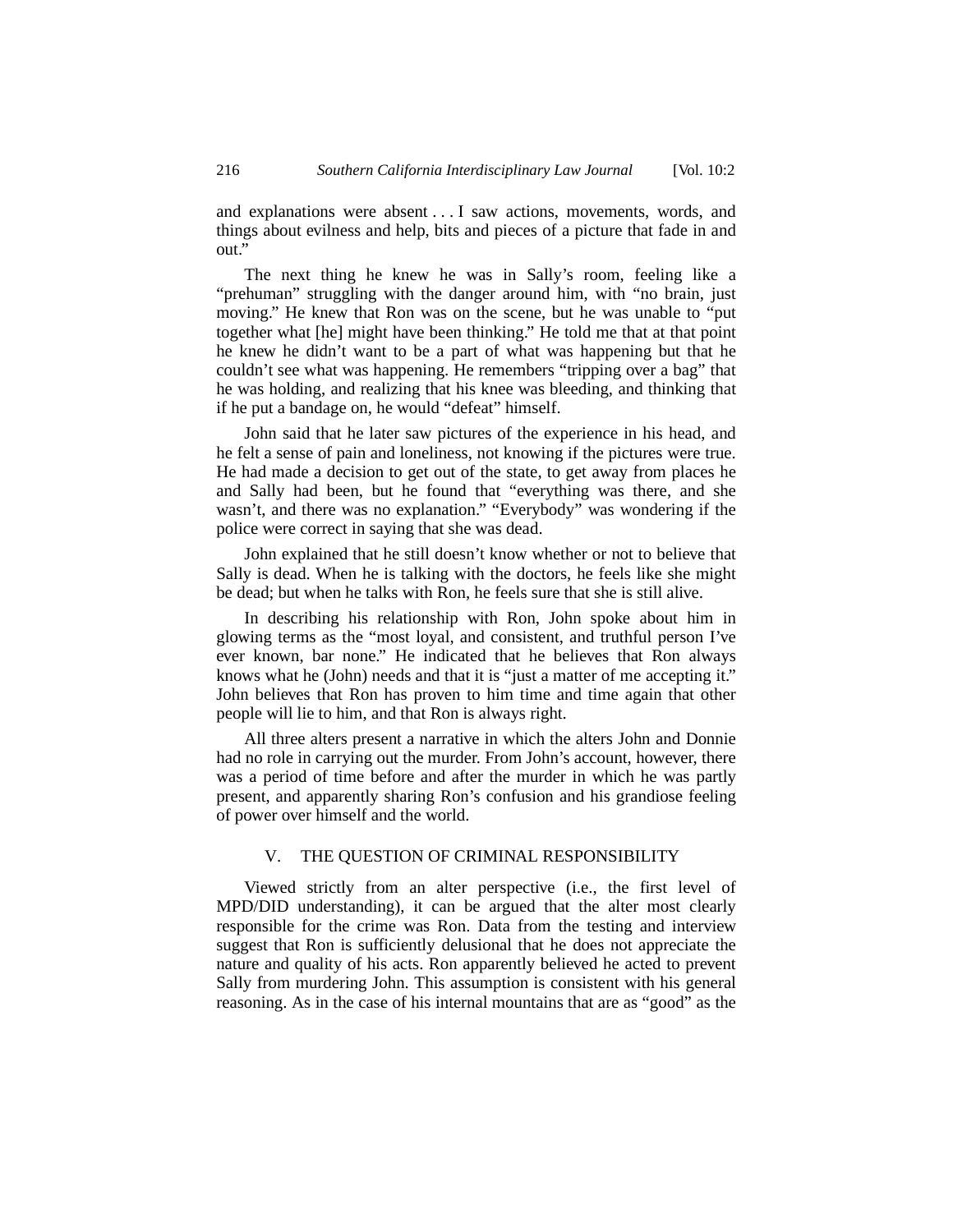outside ones, Ron appears to make no distinction between the reality of the external world and his internal one. Thus, Sally's death and resurrection are as real to him as John's.

Interestingly, while the great majority of noncriminal MPD/DID patients that I have evaluated are often aware that there is a difference between their internal and external realities, their view of the impermanence of death in internal reality parallels Ron's. Thus, I have engaged in conversation with alters who, without any sense of contradiction, insist that they are "dead," and I have spoken with alters who claim to be important external people not presently available to the patient, such as a former therapist. It would appear that many people with MPD/DID suffer from a thought disorder characterized by an inability to evaluate and logically coordinate the relative reality of their internal and external worlds. Thus, even though Ron is convinced that Sally is alive, and he is aware that other people think she is dead, he does not concern himself with this discrepancy of opinion; however, the same cannot be said for John and Donnie. At the time I interviewed them, they did not always share Ron's interpretation of reality. Thus, it seems that the view of Mr. Woods' responsibility on this first level is as contradictory as is the logic of his internal cast of characters.

Viewed from a dissociative process perspective (i.e., the second level of MPD/DID understanding), the issue of Mr. Woods' responsibility is unclear again. He presents features of both dissociative defenses and psychosis; and it is difficult to know how to coordinate the two.

 Perhaps his case could support an insanity defense, arguing that the psychosis encapsulated in the dissociative Ron state prevented Mr. Woods from controlling his behavior and appreciating the nature of his criminal acts. The best evidence we have of this comes from his two later psychological tests, and the alters' assertion that Ron attacked Sally to save John's life; that they were not killing her, but bringing her to a different place; and thus, she is not really dead. However, even if we diagnose Mr. Woods as having a psychotic process, we do not know if he had this disorder at the time of the murder. Moreover, as noted earlier, Mr. Woods does not always adhere to Ron's gross misinterpretation of reality. The most we can say is that when Mr. Woods enters his Ron state, he appears to be psychotic to the degree that probably makes him not guilty by reason of insanity. However, we cannot say the same for the majority of his personality states.

It seems clear then, that if we stay at the first two conceptual levels, we can say something about the state of "minds" of Mr. Woods' alters, and even say that one of his alters appears to be legally insane; but we cannot resolve the overriding issue of whether Mr. Woods, himself, meets the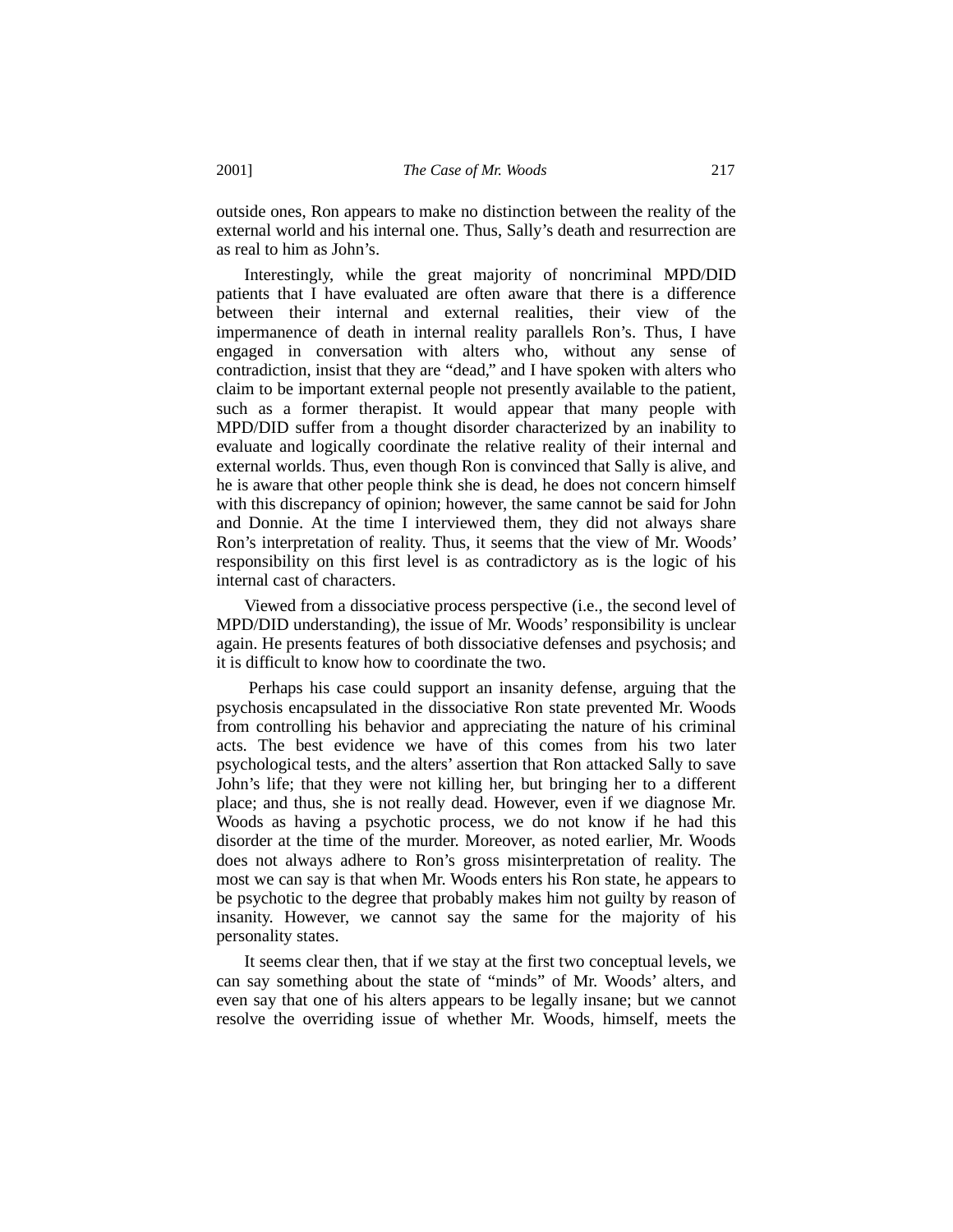psychological criteria for an insanity defense. To do that, we must consider not just the alters, but the underlying relationship between Mr. Woods' alters. This includes the issue of whether his John and Donnie states have the ability to modify and control his Ron state or whether there are conditions under which the psychotic Ron state has full control over Mr. Woods' mental processes and behavior. In other words, we need to examine Mr. Woods' full personality in order to determine the balance of power between the psychotic and adaptive forces within him.

It is here that the third, self-system, level of conceptualization of MPD/DID is most helpful. It puts forth the basic issue with which the law and the psychological expert must grapple in order to define criminal responsibility in such cases. Putnam's focus on the developmental damage in people with MPD/DID guides us to examine Mr. Woods' damaged selfsystem, the product of his chronic, lifelong dissociation. In this light, Richard Kluft has long insisted that we are misled if we focus on the specific alter personalities as being the essential elements of this disorder.<sup>23</sup> In his view, alters are simply epiphenomena of structured dissociative defenses. His longitudinal clinical studies indicate that alter separateness and distinctiveness varies over the patient's life course, depending on the stresses on, and reinforcements for, this method of coping. Putnam carries Kluft's observations to their logical conclusion by placing them within the larger developmental psychology framework of research on the effects of chronic abuse and neglect on the self. $^{24}$  Putnam theorizes that in cases of MPD/DID, traumatic experiences, in conjunction with greatly disturbed caretaker-child attachment, disrupt the metacognitive processes that develop in early childhood which enable children to integrate their experiences across different social contexts and emotional states. The crucial point of this theoretical shift for the clinical and forensic understanding of this disorder is that people with MPD/DID have not split into separate self-states under stress. Rather, they have failed to develop a unified sense of self in the first place, and so they function instead like islands of self-states.

Mr. Woods exemplifies the forensic application of this third level to MPD/DID responsibility. His parts were aware of each other's existence

<sup>&</sup>lt;sup>23</sup> Richard P. Kluft, *Clinical Presentations of Multiple Personality Disorder*, 14 PSYCHIATRIC CLINICS N. AM. 605, 609–10 (1991).

SUSAN HARTER, THE CONSTRUCTION OF THE SELF: A DEVELOPMENTAL PERSPECTIVE (1999); Dante Cicchetti, *How Research on Child Maltreatment Has Informed the Study of Child Development: Perspectives from Developmental Psychology*, *in* CHILD MALTREATMENT: THEORY AND RESEARCH ON THE CAUSES AND CONSEQUENCES OF CHILD ABUSE AND NEGLECT 377–431 (D. Cicchetti & V. Carlson eds., 1989); Kurt W. Fischer & Catherine Ayoub, *Affective Splitting and Dissociation in Normal and Maltreated Children: Developmental Pathways for Self in Relationships*, *in* ROCHESTER SYMPOSIUM ON DEVELOPMENTAL PSYCHOPATHOLOGY: DISORDERS AND DYSFUNCTIONS OF THE SELF 149–222 (Dante Cicchetti & Sheree Toth eds., 1999).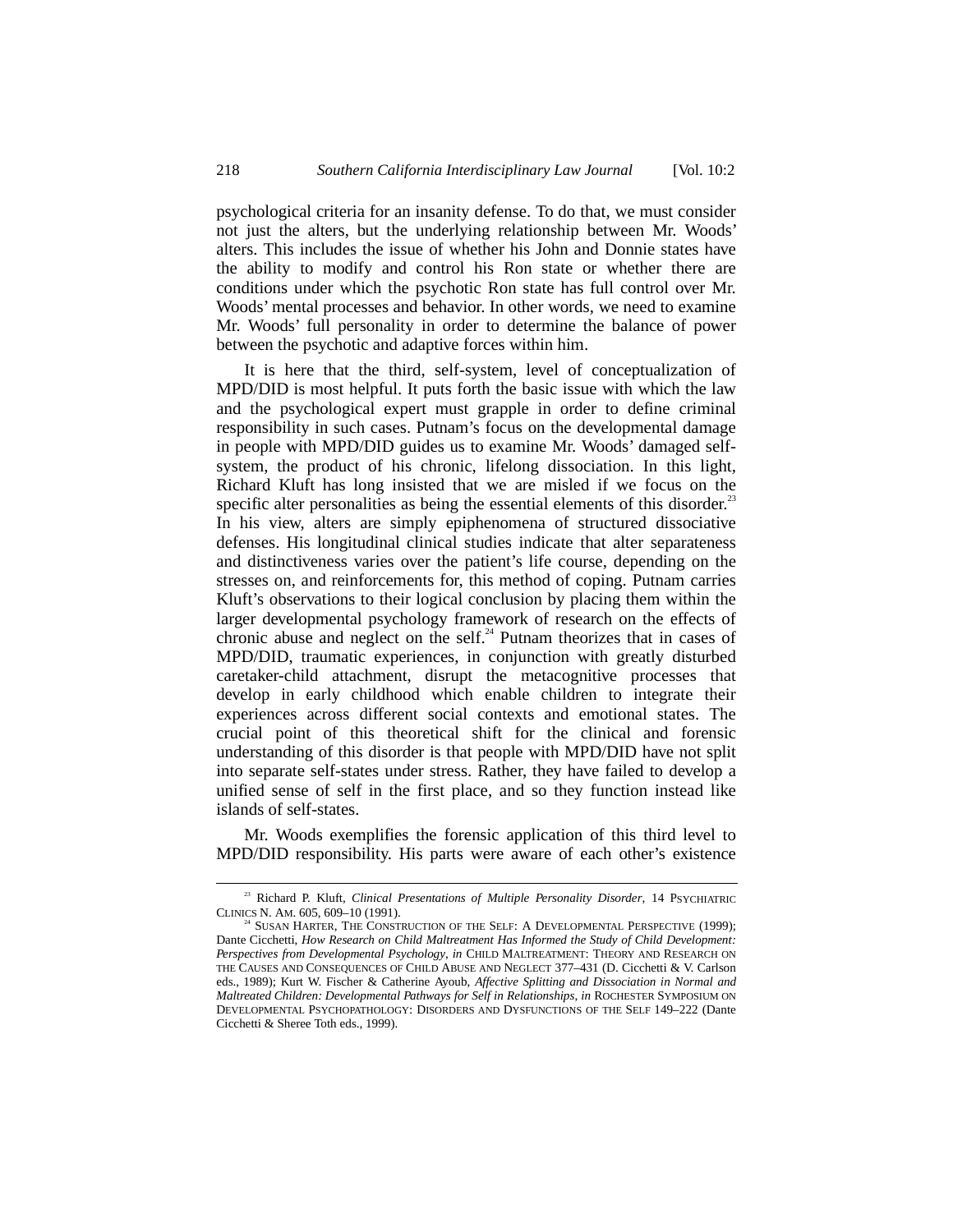since childhood. Thus, general amnesia, a nonresponsibility requirement of the first level perspective, is not pertinent here. Positing a general loss of volition due to his disorder, a nonresponsibility requirement of the second level perspective, is also not pertinent. After all, the fact that Ron is capable of taking over when there is danger does not distinguish Mr. Woods from other impulsively violent people whom the law deems criminally responsible. The central psychological issue in Mr. Woods' case revolves around two points: the degree of volitional control he had over his switching to different alter states, and the extent to which the shared information between John, Donnie, and Ron constituted an overriding consciousness that could apprehend the reality of the crime.

Unfortunately, at the time of my interview, my thinking on these issues was not sufficiently advanced to gather all the information to answer these questions. However, the fact that Ron, and later, Donnie and John, were capable of severe distortions of reality; and moreover, that Ron was the most powerful member of the self-triumvirate, argues for Mr. Woods' legal insanity. Like someone with a shared delusional disorder, John and Donnie cannot maintain their hold on reality, or on behavior, when Ron is activated. In Mr. Woods' "*folie à trois*," the alter who is least capable of appreciating reality is Ron, and he is the strongest in the self-system. Thus, Ron's thinking and behavior can easily take over the other parts of Mr. Woods' mind; and perhaps, to expect otherwise would be, using Donnie's terminology, to "box with God." This third level of understanding incorporates the other two, leading us to consider whether or not Mr. Woods suffers from a psychotic-like condition that pervades his general personality and interferes with his ability to observe the law.

# VI. THE ROLE OF THE PSYCHOLOGIST IN THE MPD/DID LEGAL PROCESS

Mr. Woods' case, in all its tragedy and ambiguity, offers a perspective on the challenges that MPD/DID poses to psychology and the law when one moves beyond stereotyped assumptions about this disorder. The confusion, and even despair, that such real life complexity presents is evident in a recent court ruling which concluded that the clinical understanding of MPD/DID is so unclear that mental health experts cannot clarify the matter for the courts.<sup>25</sup> In fact, if the court were to require psychological experts to determine MPD/DID criminal responsibility on a case by case basis, we would be forced to fall back upon our own definitions of what makes for personal responsibility which, indeed, would be quite problematic for the law. In the area of responsibility, we can be

 $25$  State v. Greene, 984 P.2d 1024, 1028–31 (Wash, 1999).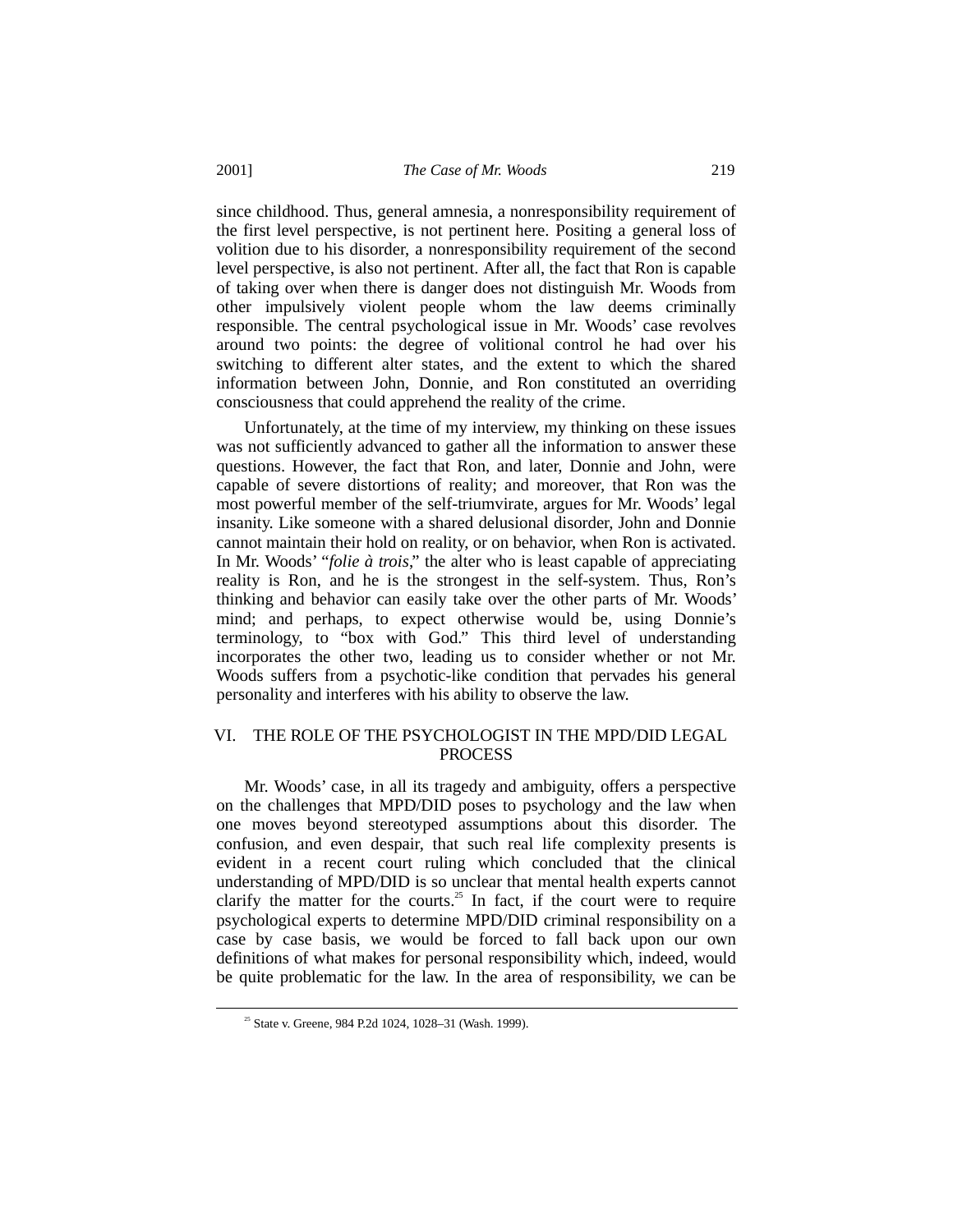blinded, as well as enlightened, by our clinical expertise. Our clinical training focuses us on the goal of helping people. This charge can sometimes act to blur our objectivity for the purposes of the law. For example, my own view on the issue of MPD/DID responsibility, consistent with that of many other experts, slants toward responsibility. My bias occurs because of my therapeutic stance, which is to help patients become psychologically mature. Like parents, we clinicians often relate to our patients with the expectation that they can behave in responsible and ethical ways; even when, at first, they cannot. In this way, we encourage them to take steps toward these goals. Other clinicians, moved by the terrible histories these patients report, compassionately focus on their lack of abilities and vulnerabilities, thus biasing them toward nonresponsibility. The responsibility bias, the belief bias toward uncritical skepticism, and fascination with MPD are a few of the factors that could create differing expert opinions.

While I do not believe that the clinical expert can define MPD/DID legal responsibility, neither do I agree with the Washington Supreme Court's decision that we have nothing to offer the law on this issue. I would argue instead that our role simply needs to be redefined. If the court uses psychological experts on MPD/DID in an advisory capacity, there are a number of contributions that we can make to help clarify legal thinking on the issue of criminal responsibility. The discussion that follows describes three areas where we could play a useful role.

The MPD psychological expert could help the law lay the groundwork for the determination of responsibility in the individual case. This includes helping the court to assess competence to stand trial, gaining access to information from alters about the crime, and helping to ensure that the defendant's behavior conforms to the social requirements of his or her trial. The case of Mr. Woods is a good illustration of this. Ron had the most information about the crime, yet I was the only person to interview him for details of the murder. The "host" alter, John, had only fragmentary memories of the murders, but he was the one who interacted with the legal system. Therefore, a detailed description of the commission of the crime was not available to the court until the penalty phase. Clearly, it would have been useful to have expert aid in interviewing Mr. Woods for important details of the crime at an earlier point in the legal process. His behavior during his trial also raised a question of his competence to stand trial and posed a major problem to the court. At stressful times, he rapidly switched alters, disrupting the court and interrupting the progress of his trial. For example, Ron had an angry outburst when he felt John was being maligned; next, Donnie complained that he could not see the photographs of the murder from his seat; then, John asked his lawyer to repeat everything that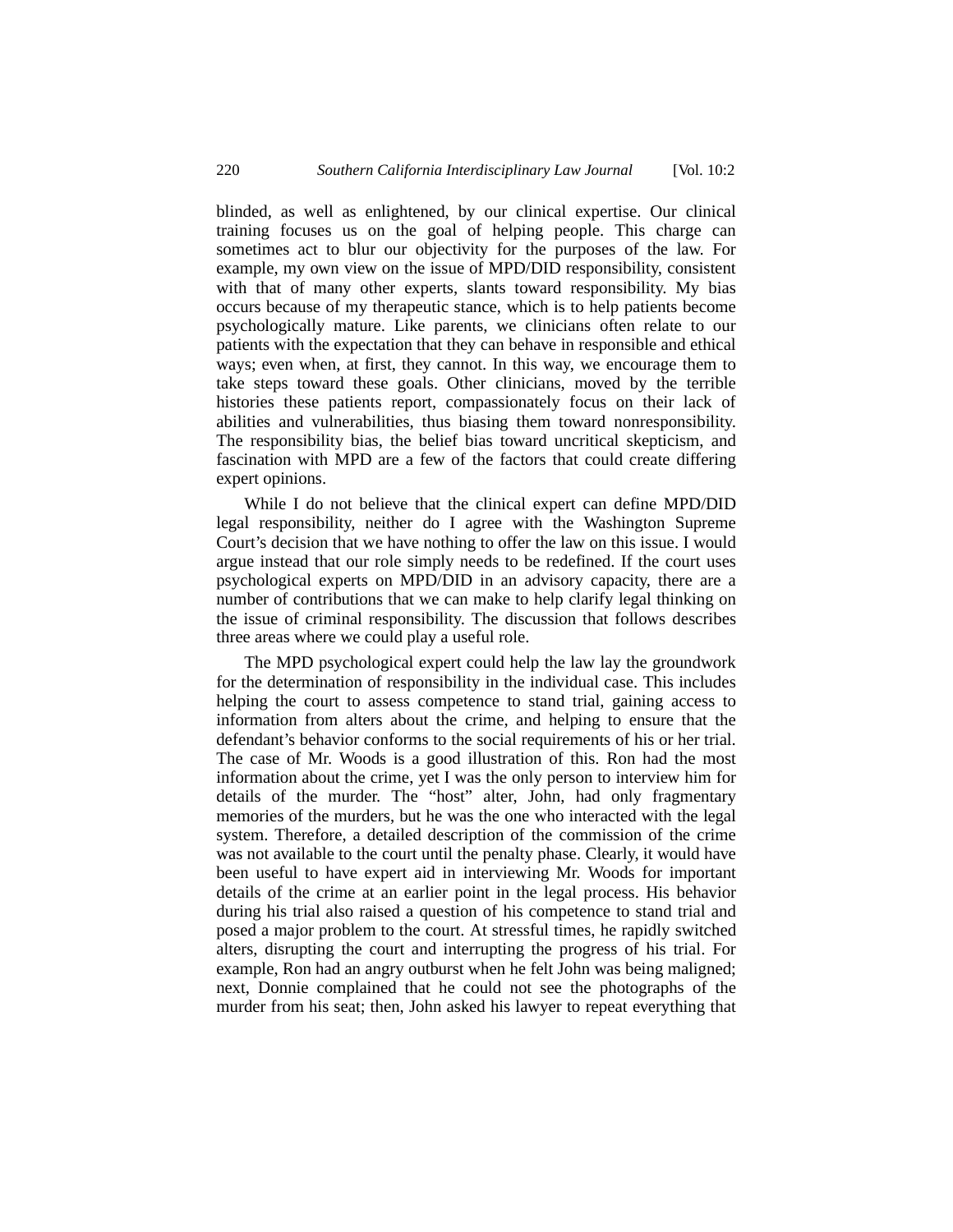had happened in the previous five minutes because he had been amnestic while the other alters were "out." Mr. Woods' erratic behavior stopped, and the trial continued without incident, only after I advised his lawyer to tell him that John was required to be at the trial full time, whereas the other alters could listen, but not take an active role in the proceedings. Thus, the expert can perform a useful preliminary role in gathering information and in helping to ensure that the defendant appreciates and follows legal ground rules.

Although I have argued that the psychological expert should not define criminal responsibility, I do think that the clinical science of MPD/DID can help the law to articulate a general standard of criminal responsibility for this disorder. I would argue that such a standard be free from the popular misapprehension that people with the disorder consist of selves hermetically sealed off from each other by amnesia. As I have discussed earlier, this does not fit the clinical and research evidence. Secondly, as with any severe mental disorder, the diagnosis of MPD/DID, itself, does not offer an immediate argument for nonresponsibility. On the other hand, neither does it rule out nonresponsibility. People with severe, untreated MPD/DID can have very limited knowledge of their motives and limited control of their behavior due to the very disruption of consciousness implied by partial communication. It is the problem of determining the limits of self-awareness and behavioral control in the individual case that challenges the skills of the expert examiner and the law.

If MPD/DID theory does not support a prima facie argument for nonresponsibility, the story of Mr. Woods illustrates some of the ways that a psychological expert can gather data that could help the law apply the standard for MPD/DID criminal responsibility in specific cases. The development of a general legal standard of MPD/DID responsibility would enormously help the psychological expert as well as the law to focus on the relevant issues. An expert could illuminate areas that include the objective establishment of a diagnosis, the evaluation for malingering, the investigation into the nature and degree of inter-alter awareness and control over behavior, and the assessment of the defendant's overall personality structure. I will use the case of Mr. Woods again to briefly illustrate the role of the expert here.

My analysis of the documentation of Mr. Woods' pre-crime dissociation, which objectively confirmed his pre-crime diagnosis of the disorder, followed the guidelines of Lewis et al.<sup>26</sup> Data gathered from school, hospital, work, and social service records might be supplemented by interviews with people who knew the defendant before the crime. Given

 <sup>26</sup> Lewis et al., *supra* note 13.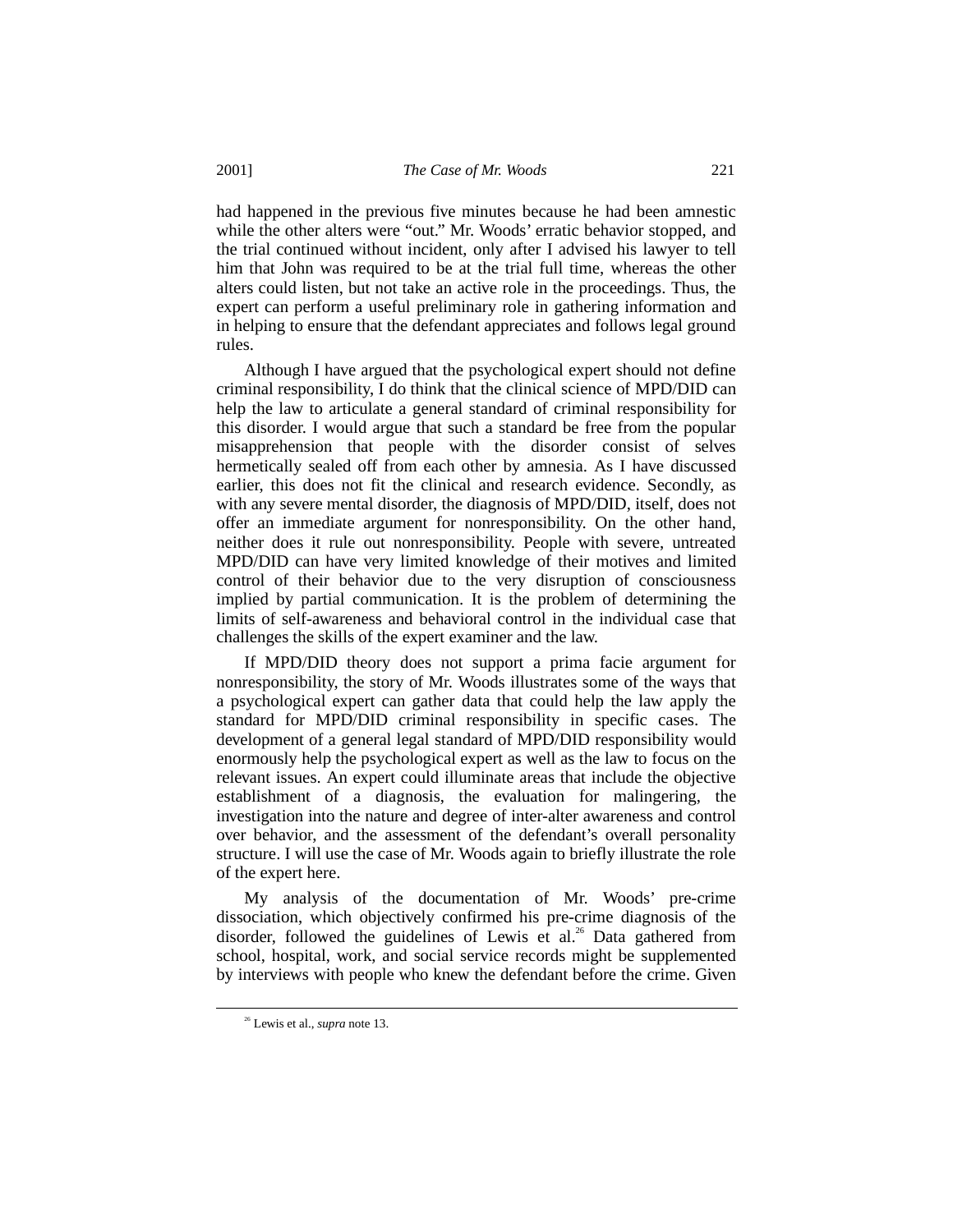that, in most cases, the MPD/DID will have gone undiagnosed, and that most people with MPD take pains to conceal their alter world, data that focuses on concrete behavior from disinterested parties generally yields the most convincing evidence for, or against, the pre-crime diagnosis. Assessment of malingering, while never simple, can be greatly aided if the expert has the opportunity to evaluate the defendant more than once to examine short-term consistency in diagnostic presentation. For example, regarding amnesia, defendants must exhibit consistency in remembering what they have claimed to have forgotten, and show patience when the interviewer repeats information that has been discussed in detail with alters with whom they claim to have amnestic barriers. The centrality of dissociative defenses in this disorder gives an expert indications beyond the alter self-report for diagnosis. More dependable diagnostic signs are the subtle, process manifestations of dissociation, including such microdissociative episodes as pronounced upward eye rolls, bursts of rapid blinking, and sudden changes in rapport.<sup>27</sup> Here, Loewenstein's interview guidelines are invaluable for enabling the examiner to track the nonverbal signs of dissociation. $28$ 

My discussion of the case of Mr. Woods illustrates the steps in assessing for this disorder. As in other forensic interviews, such an evaluation generally begins with open-ended questions and observation of the defendant's behavior to gain the maximum amount of information while avoiding the inadvertent suggestion of symptoms through leading questions.<sup>29</sup> Again, as with any disorder, use of hypnosis is not recommended since this may be a contaminating factor. In any event, there is no reason to expect that people with MPD/DID will be highly hypnotizable since a review of more than a dozen studies on this issue finds a low correlation between measures of hypnotizability and dissociation.<sup>30</sup> Interview information can be supplemented by administering the SCID-D-R, a structured diagnostic interview for dissociative disorders that, in the hands of a knowledgeable interviewer, can also yield data on potential malingering through such signs as the inability to describe dissociative symptoms in convincing detail; or atypical, across-the-board assertion or denial of dissociative signs.<sup>31</sup> Personality tests that have dissimulation scales, such as the MMPI, and tests that have meanings which are not obvious, such as the Rorschach Inkblot Test––Exner Comprehensive System, are especially useful in aiding diagnosis,

<sup>&</sup>lt;sup>27</sup> Putnam & Loewenstein, *supra* note 18, at 1557.<br><sup>28</sup> Richard J. Loewenstein, *An Office Mental Status Examination for Complex Chronic Dissociative Symptoms and Multiple Personality Disorder*, 14 PSYCHIATRIC CLINICS N. AM. 567 (1991).<br><sup>29</sup> Sparr, *supra* note 12, at 419.<br><sup>30</sup> Putnam & Loewenstein, *supra* note 18, at 1555.

<sup>&</sup>lt;sup>31</sup> Steinberg et al., *supra* note 22.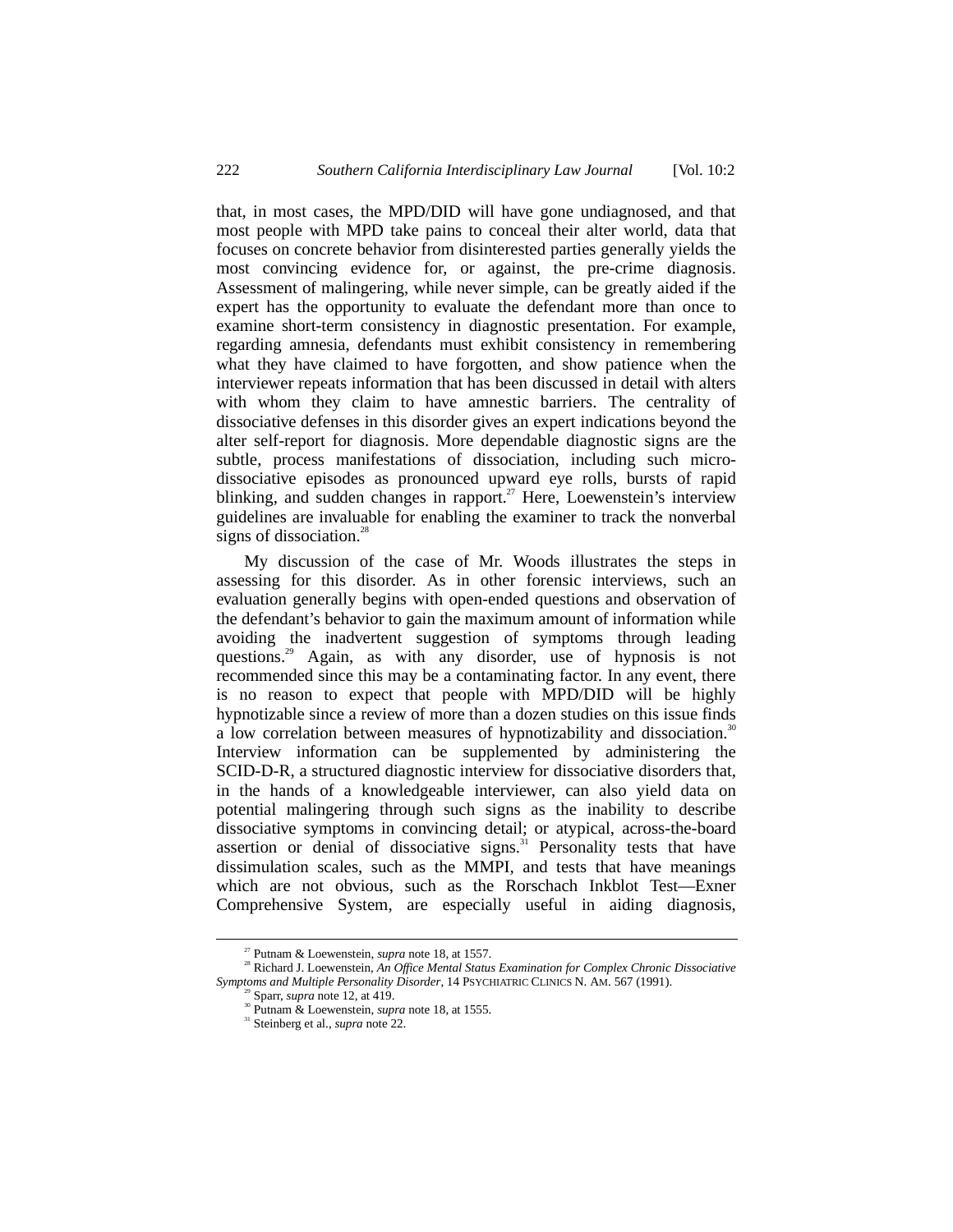examining for malingering, and evaluating important underlying personality characteristics.<sup>32</sup>

As noted earlier, even if the defendant is diagnosed with MPD/DID, this does not rule out the possibility of malingering through feigning greater amnesia, greater disorganization, and less behavioral control than actually exist. This disorder also does not prevent alters from presuming that surviving a childhood of unpredictable and abusive punishment entitles them to evade responsibility and punishment in adulthood. Pre-crime treatment for MPD would increase the likelihood of effective inter-alter communication and greater appreciation of the importance of outer reality and, thus, increase the potential for criminal responsibility. Single, unplanned crimes are probably more psychologically defensible than are repeated crimes or crimes that require planning. In the former case, it is possible to consider that the defendant with MPD/DID had little opportunity to control context-driven switching or to entertain alternative interpretations of reality. Thus, as with any disorder, an attitude of clinical neutrality in evaluating an MPD/DID defendant is a prerequisite of obtaining accurate data.

Finally, following my arguments on the nature of MPD/DID, it is essential to examine the defendant's overriding personality structure by means of the interview, testing and records. From my standpoint, the presence of a psychotic alter who did not appreciate the nature of his or her acts would not speak to the issue of the defendant's responsibility unless it is was determined that this alter expressed, in more obvious form, the general psychotic quality of the whole person. Simply assessing for all comorbid disorders does not fully address this issue. Personalities are defined by their strengths as well as their weaknesses. This is why two people with equally severe psychological disorders may express their disorders in different ways and to different degrees. For this reason, it is important for the expert to access the MPD/DID defendant's personality as far as possible to evaluate the degree of defectiveness in self-continuity, and to determine the balance between the person's psychotic and adaptive elements. This can include utilizing the self language of the defendant to invite all parts into the assessment, and sufficiently investigating general personality characteristics (such as the capacity to appreciate truth and reality) to present a reliable report.<sup>33</sup>

<sup>&</sup>lt;sup>32</sup> J.N. BUTCHER, MINNESOTA MULTIPHASIC PERSONALITY INVENTORY-2 (MMPI-2): MANUAL FOR ADMINISTRATION AND SCORING (1989); JOHN E. EXNER, JR., THE RORSCHACH: A COMPREHENSIVE SYSTEM, VOLUME 1: THE BASIC FOUNDATION (3d ed. 1993); Jordan B. Hiller, Robert Rosenthal, Robert F. Bornstein, David T.R. Berry, & Sherri Brunell-Neuleib, *A Comparative Meta-Analysis of Rorschach and MMPI Validity*, 11 PSYCHOL. ASSESSMENT 278 (1999). <sup>33</sup> Armstrong & Loewenstein, *supra* note 10, at 451–54.